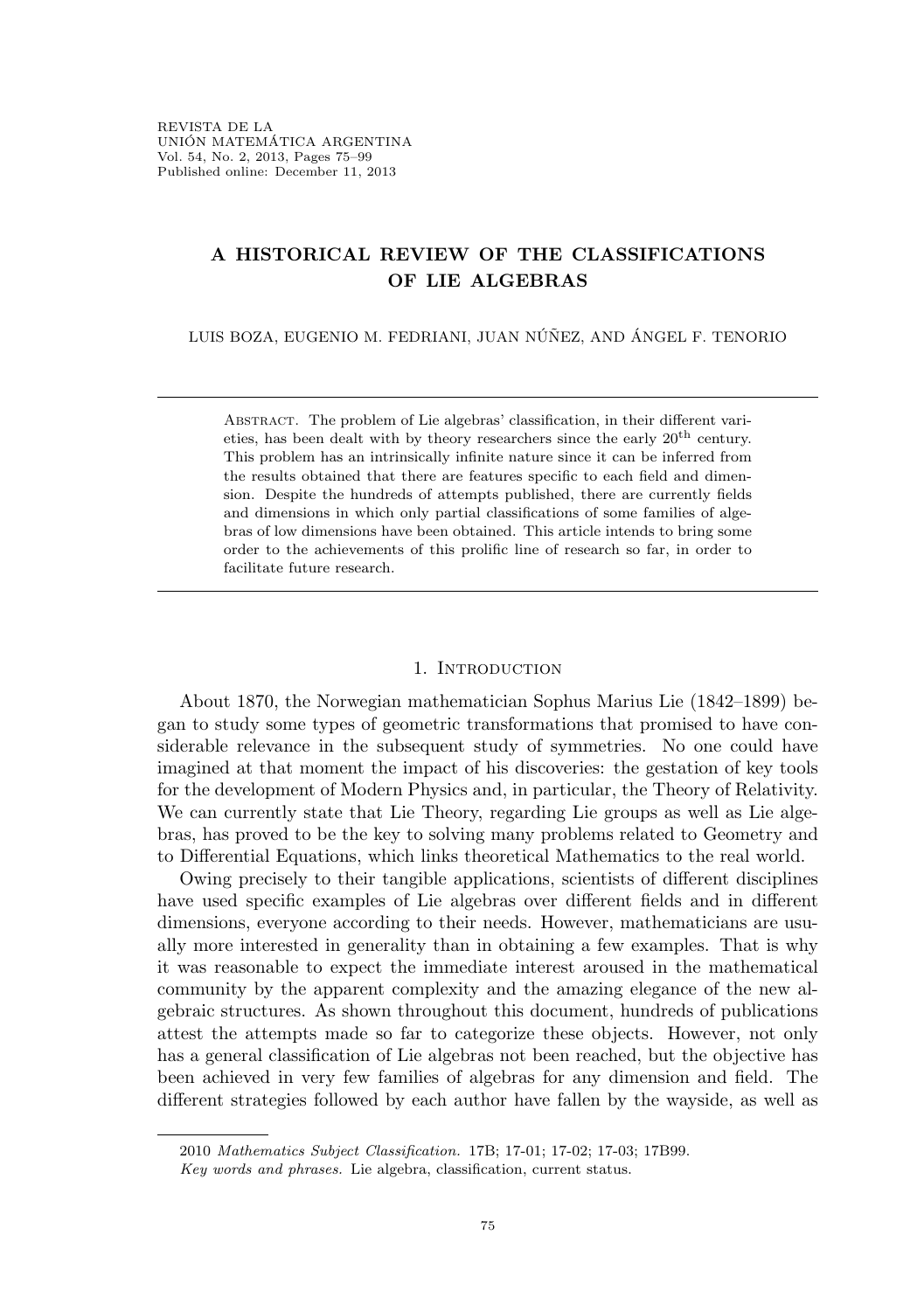partial classifications given by each research group, some of them wrong and corrected in subsequent articles, or discoveries used to make classification easier. We especially point out here the search for invariants, in most cases designed to enable a specific classification but proved useful later for other reasons, which provided a real advance of scientific knowledge. Many studies have been written, in the field of Lie algebras, on analysis or representation of properties. However, specific attention will be given in this article to the issue of classifications because it would be impossible to collect in a reasonable space all the publications related to Lie Theory.

Even if we limit ourselves to classifications, in order to enable the subsequent presentation of the different research lines and the achievements so far, we must first clarify some key concepts. The first one is actually that of classification. In Mathematics, to classify is to find a certain property allowing the definition of an equivalence relation among the elements of a set so that this set will be divided into disjoint classes. However, it is interesting that on finishing a classification we are able to choose an element as representative of each equivalence class. Furthermore, in the ideal situation it would also be useful to be able to assign in a simple way each element to its corresponding class.

Regarding the elements we want to classify, we must not forget that every Lie algebra is a vector space upon which a new binary operator is defined. This means that in each case a field must be set over which a vector space is defined and, also, that a particular dimension can be chosen for the vector space. In the case of Lie algebras, for the reasons already suggested, additional properties distinguishing between those algebras that verify them and those which do not are often considered. Every time such a property is described there is a chance to classify the Lie algebras that verify it, also in every field and dimension, as happened in the general case. Sometimes, these properties are also useful to classify wide families of algebras; this fact supports their importance. However, the classifications generated from the consideration of different properties are not compatible in general. This fact makes the following description difficult and intricate sometimes.

Finally, we must make another short comment about the techniques used to classify. Although it is not the purpose of this work to describe all the possible strategies for classifying Lie algebras, we consider it essential to recognize the role played by computing in this field. Of course, the first classifications were not made with the help of computers, what considerably reduced the mathematicians' chances and significantly increased the likelihood of making mistakes. Taking into account that the increase in dimension involves a considerably larger increment in the complexity of the operations performed, it is logical to admit that computing power, as well as the development of increasingly versatile and effective symbolic computation packages, make possible studies that were unfeasible years ago. Therefore, on these and other grounds, progress in the classifications of Lie algebras is not only determined by the consideration of new families of algebras but also because over the course of time the same problems can be tackled but in upper dimensions.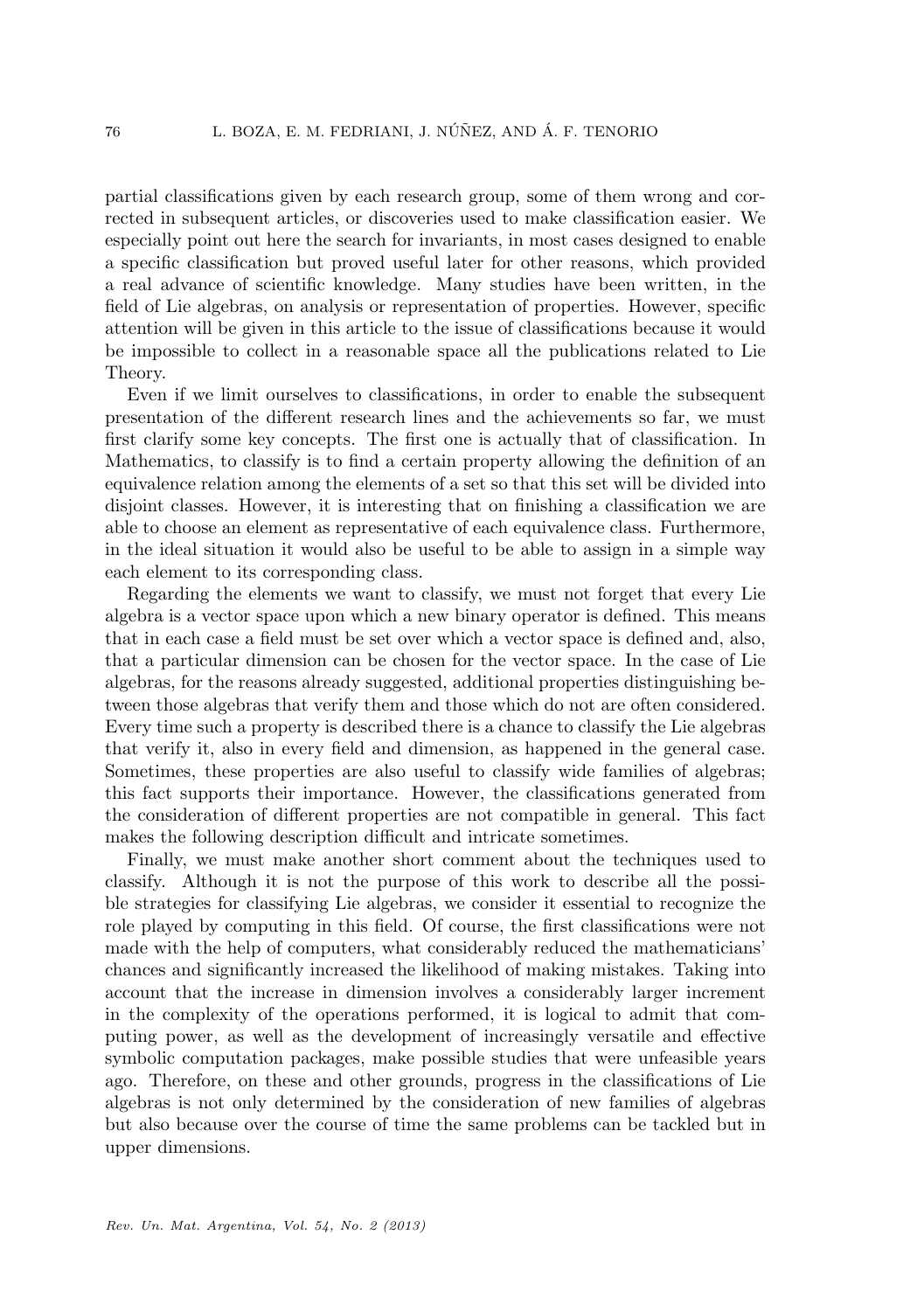This article consists of four parts, apart from this introduction. The primary classification development is described in the next section. Afterwards, we describe the partial classifications comprising subsets of the whole collection of algebras to be studied. Such works are completed with other classifications partially related to the traditional Lie algebras. Finally, we present some brief concluding remarks.

# 2. Heart of the classifications

Classifying all Lie algebras of dimension less than 4 is an elementary exercise. However, when considering dimension 4, complete classifications are much harder, and subsequent classifications usually refer to subclasses. As it is already well known, there exist three different types of Lie algebras: the semi-simple, the solvable, and those which are neither semi-simple nor solvable. So, determining the classification of Lie algebras, in general, is equivalent to revealing the classification of each of these three types. However, by the Levi–Maltsev Theorem, which is the combination of the results formulated firstly by Levi [\[98\]](#page-21-0) in 1905, and later by Maltsev [\[107\]](#page-21-1) (note that it can also be written Malcev) in 1945: any finite-dimensional Lie algebra over a field of characteristic zero can be expressed as a semidirect sum (the Levi-Maltsev decomposition) of a semi-simple subalgebra (called the Levi factor ) and its radical (its maximal solvable ideal). It reduces the task of classifying all Lie algebras to obtaining the classification of semi-simple and of solvable Lie algebras. Nevertheless, as we will see later, this procedure is not entirely valid when dealing with fields of a given positive characteristic.

Let us consider first the standard case, over the complex and the real fields. With respect to the first problem, the classification of semi-simple Lie algebras was completely solved by the well-known Cartan Theorem: any semi-simple complex or real Lie algebra can be decomposed into a direct sum of ideals which are simple subalgebras being mutually orthogonal with respect to the Cartan-Killing form. So, the problem of classifying semi-simple Lie algebras is then equivalent to that of classifying all non-isomorphic simple Lie algebras; and the classification of simple Lie algebras was already obtained by Killing, Cartan, and others in the last decade of the 19th century [\[44\]](#page-18-0). Hence, it can be admitted that the problem of the classification of semi-simple Lie algebras is at present totally solved. Indeed, mainly Killing and Cartan, although other authors also worked in this subject, classified simple Lie algebras in five different classes (the so-called simple classical Lie algebras): the algebras belonging to the linear special group, those odd orthogonal algebras, the even orthogonal algebras, the symplectic algebras, plus five Lie algebras having no relation among them and not belonging to any of the previous classes, which were called by the authors exceptional or exotic Lie algebras.

With respect to the classification of solvable Lie algebras, in spite of the first attempts by Lie [\[99,](#page-21-2) [100\]](#page-21-3) and Bianchi [\[27\]](#page-18-1), it can be said that Dozias was one of the first authors who faced that problem seriously, in 1963: he classified in his Ph.D. thesis the solvable Lie algebras of dimensions less than 6 over the field of the real numbers [\[57\]](#page-19-0). In this same year Mubarakzjanov (see [\[111,](#page-21-4) [112,](#page-21-5) [113\]](#page-21-6) and [\[119\]](#page-22-0), too) also classified these algebras up to dimension 6 over the field of real numbers.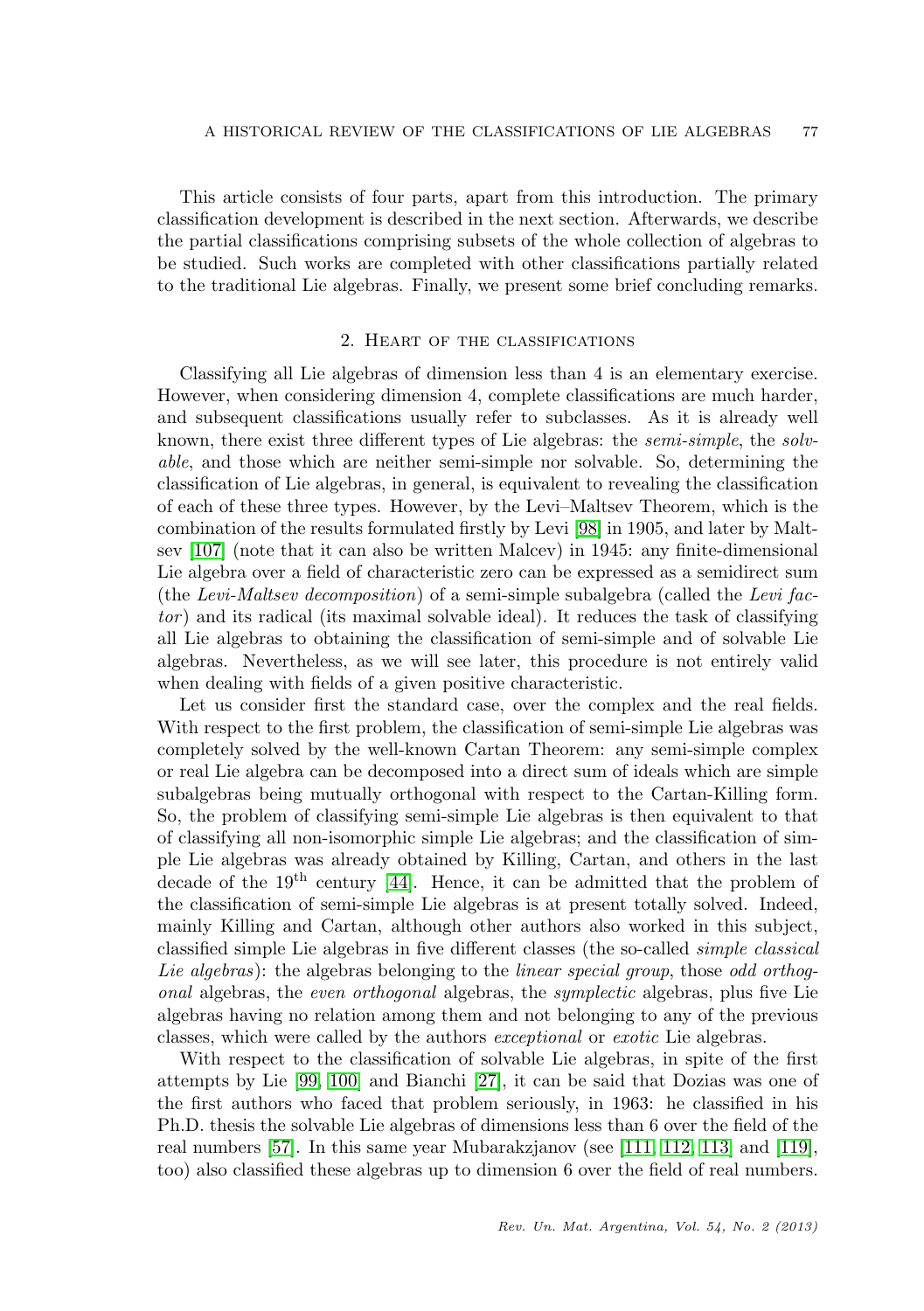Some decades later, in 1990, Patera and Zassenhaus obtained the classification of solvable Lie algebras up to dimension 4 over any perfect field [\[120\]](#page-22-1), and in that same year Turkowski [\[161\]](#page-23-0) dealt with solvable Lie algebras of dimension 6, including the classification of the Levi decomposable algebras, which are semidirect sum of semisimple and solvable Lie algebras (see [\[160,](#page-23-1) [162\]](#page-23-2)). De Graaf [\[52\]](#page-19-1), for his part, illustrated in 2005 some ideas which can be used for obtaining a classification of small-dimensional solvable Lie algebras and got the classification of such algebras of 3 and 4 dimensions over fields of any characteristic, by using the computer algebra system Magma and the Gröbner bases as a tool. This author showed that in dimension 4 his classification differs slightly from the one found in [\[120\]](#page-22-1), since he found a few more Lie algebras. However, de Graaf's techniques are not applicable for a complete classification for dimension 5, and the problem of classifying all solvable Lie algebras is at present unsolved, and many authors think that completely new ideas are necessary to move forward, since the number of infinite parametrized families of non-isomorphic algebras increases drastically with the dimension (see  $[145]$ .

Of course, there are other ways to face the problem. For instance, even in the general case of all Lie algebras, for small dimensions, it is possible to consider specific kinds of isomorphisms to classify. So, Morozov [\[110\]](#page-21-7) and Vranceneau [\[167\]](#page-24-0) classified Lie algebras over  $\mathbb C$  and of dimension less than or equal to 6 and Dixmier [\[56\]](#page-19-2) gave the classification over  $\mathbb R$  for such dimensions. Nevertheless, it is usually more effective any attempt through the consideration of the subsets described in the following section. Anyway, before that, it is worthwhile emphasizing that different approaches can be used to reach the same goal or even to present the results; this makes the comparison of classifications a hard task.

As a way of example, let us mention that higher order generalizations of Lie algebras have been conceived as Lie n-algebras, as  $L_{\infty}$ -algebras, or as quasi-free differential graded commutative algebras. In this sense, the same well-known classification of complex 3-dimensional Lie algebras was given in [\[117\]](#page-21-8), but the isomorphism classes were this time combined into families (*strata*) and ordinary Lie algebras were interpreted as  $L_{\infty}$ -algebras; since then, a stratification of the moduli space of 3-dimensional Lie algebras is connected with families of Lie algebras split in two classes: *jump deformations* and *smooth deformations*. This property may be used to ease the classifications in future, but its first effect is the introduction of a non-comparable terminology and the generation of new challenge. We are about to see that this situation is common to many other properties and concepts which will be discussed from now on.

## 3. Classic subtypes

In the following subsections, we present an overview on some relevant subclasses of the total set of Lie algebras. Due to their historical importance, the nilpotent Lie algebras (and some subtypes) deserve special attention, but there are some other classes which should be named within this section. Here we only skretch out some concepts and the actual status of their classifications. Later we will be more explicit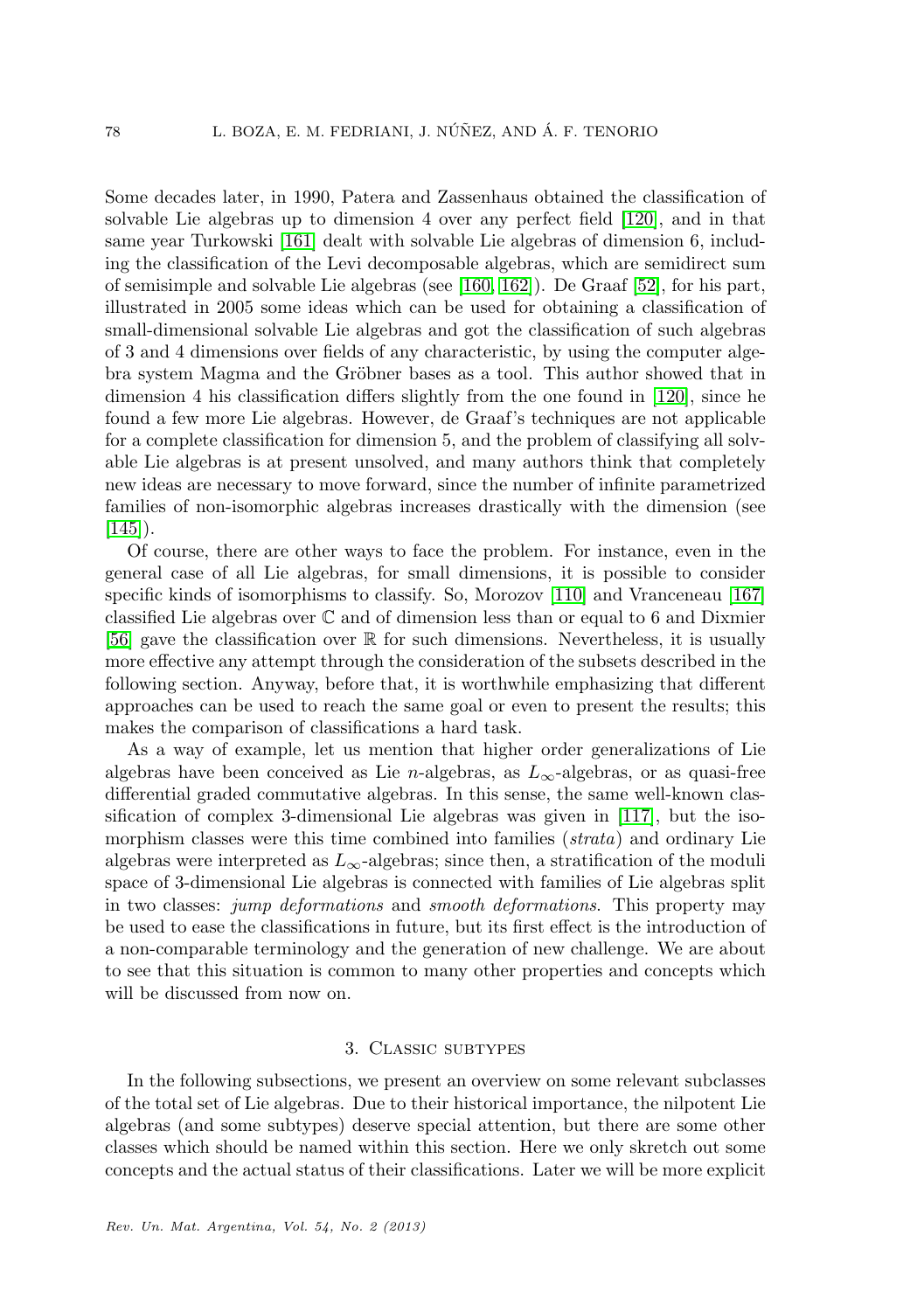regarding historical matters and methods. Note that it is not always possible the description of a clear timeline, above all, because the number of Lie theorists has increased exponentially and, nowadays, their research take place simultaneously all around the globe.

3.1. Classical and non-solvable Lie algebras. The first step in the classification of Lie algebras was the consideration of classical Lie algebras. They were totally outlined over  $\mathbb C$  and  $\mathbb R$ , but the problem is not so easy over an algebraically closed field of characteristic different from zero. This "new" Lie theory emerged around 1935 from the studies by Witt, who defined a simple Lie algebra (now called the Witt algebra  $W_1$ ) whose behavior was totally different from the Lie algebras studied till then, over  $\mathbb C$  or  $\mathbb R$ . Less than ten years later, Jacobson [\[87\]](#page-20-0) and Zassenhaus [\[171\]](#page-24-1) put some order in these new algebras, but it was not until the  $21<sup>st</sup>$  century when a clear classification came. In fact, [\[123\]](#page-22-2) is a survey on these specific classifications of simple finite-dimensional Lie algebras over algebraically closed fields of characteristic  $p > 0$ . Roughly speaking, and being p a prime greater than 3, the simple Lie algebras are either classical or finite dimensional Cartan Lie type (and their deformations) or *Melikyian algebras*. If the characteristic is big enough, some other interesting properties hold; for instance, for finite-dimensional Lie algebras over an algebraically closed field of characteristic  $p > 7$ , the existence of non-singular Casimir operators (i.e., dealing with a restricted Lie algebra) is equivalent to the decomposition of the algebra as a direct sum of classical simple Lie algebras (see [\[60\]](#page-19-3)). Some other interesting papers describe the Kostrikin-Shafarevich conjecture and simple Lie algebras over an algebraically closed field, also those of type  $A_l$ ,  $B_l$ ,  $C_l$ , and  $D_l$  ([\[28,](#page-18-2) [88,](#page-20-1) [97,](#page-20-2) [108,](#page-21-9) [154\]](#page-23-4)); we will see later the generalization of these algebras to the Kac-Moody type.

Regarding these Lie algebras over finite fields, the state of the art was updated by Premet and Strade [\[124\]](#page-22-3) in 2007, establishing the complete classification when the characteristic is (a prime number) greater than 3: for  $p \geq 5$ , any finite-dimensional simple Lie algebra is of classical, Cartan, or Melikyan type (see [\[151,](#page-23-5) [153\]](#page-23-6)). However, the classifications in characteristics 2 and 3 are still incomplete and with remarkable computational problems to test isomorphisms (see [\[53\]](#page-19-4)). In some sense, they encourage the mathematicians' efforts. Recently, Vaughan-Lee [\[164\]](#page-23-7) and Eick [\[59\]](#page-19-5) have classified all simple Lie algebras up to dimension 9 over the field with two elements  $(\mathbb{Z}/2\mathbb{Z})$ .

In the knowledge edge, lots of attempts are directed to get original ideas to understand the old structures whereas others are looking for new formal entities to which one can reproduce the known properties. So, some authors have tried the inclusion of a new operation in the Lie algebra, sometimes expecting more chances to obtain a proper classification. Although we will deal with this topic later, a specific example is constituted by the restricted Lie algebras. The classification of simple restricted Lie algebras was obtained in [\[28\]](#page-18-2) and the one of simple (not necessarily restricted) Lie algebras of characteristic  $p > 7$  in [\[150\]](#page-23-8).

Another strategy could be to take into account different divisions in the total set of Lie algebras, and to classify one of these subsets. This is the case of the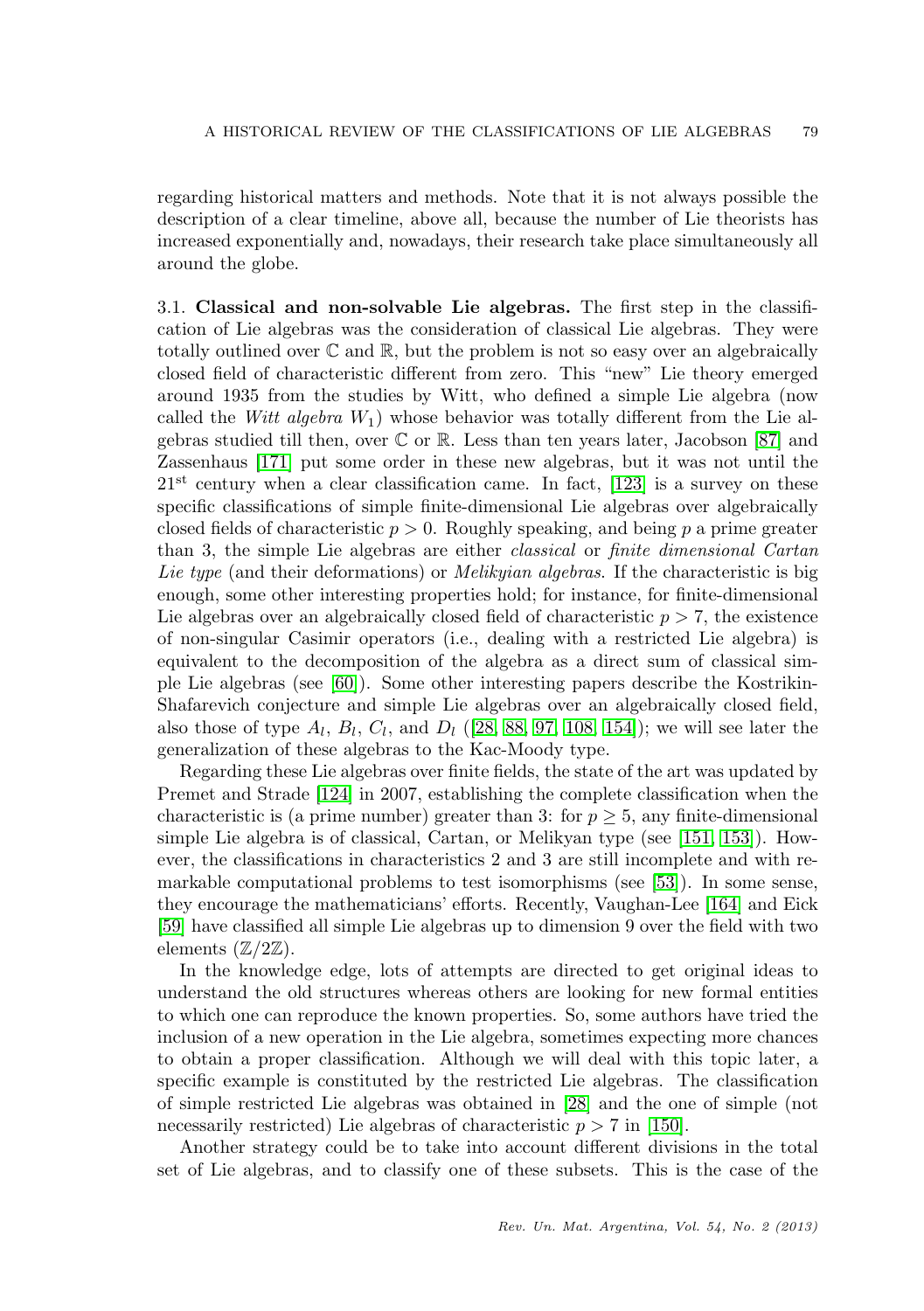irreducible quasi-simple Lie algebras (or extended affine Lie algebras). Basically, the extended affine Lie algebras are simple Lie algebras or affine Lie algebras or toroidal Lie algebras. The classification of these algebras was given in Allison et al. [\[3\]](#page-16-0) in 1997.

The researchers can also consider known types of algebras and analyzing them in depth or combining them with other types to classify the elements belonging to all of them simultaneously. In the case of symplectic Lie algebras (one of the five simple types), which admit affine structures, Ovando [\[118\]](#page-21-10) gave the classification of real 4-dimensional symplectic Lie algebras, completing the result from [\[109\]](#page-21-11). On the other hand, when considering this type together with others, some more recent classifications emerged. The classification of (complex) symplectic characteristically nilpotent Lie algebras was given by Burde in [\[36\]](#page-18-3) up to dimension 10. And Campoamor determined in [\[40\]](#page-18-4) all the six-dimensional real solvable and nonnilpotent Lie algebras endowed with a symplectic form that decompose as the direct sum of two ideals or are indecomposable solvable algebras with a four-dimensional nilradical (i.e., its maximal nilpotent ideal). And as a new result, the set of all semisimple involutory Lie algebras was classified in [\[82\]](#page-20-3).

Given a Lie algebra, the centralizer of a subalgebra is constituted by the elements in the algebra which commute with all the elements in the subalgebra. [\[94\]](#page-20-4) classified all finite dimensional Lie algebras over an algebraically closed field of characteristic 0, whose nonzero elements have Abelian centralizers. This type of algebras is called commutative transitive, and they are neither simple nor solvable.

Despite their theoretical (and sometimes practical, too) interest, these above classifications did not produce significant progress in the traditional ones. Moreover, the appearance of these non-classical types of algebras generates new challenges when studying algebras closely related to them. For instance, quasiclassical Lie algebras are finite-dimensional non-semisimple Lie algebras which can be obtained as Lie algebras of skew-symmetric elements of associative algebras with involution. Indecomposable quasi-classical Lie algebras of dimension  $n \leq 9$  which have a non-trivial Levi subalgebra were obtained in [\[39\]](#page-18-5). Additionally, solvable indecomposable quasi-classical Lie algebras of dimension  $n \leq 6$  were also classified in [\[39\]](#page-18-5). Obviously, this point is not a finishing line, but a crossroad where new possibilities emerge.

Partially due to the difficulties of obtaining a complete classification of solvable Lie algebras, some authors considered the idea of a classification of solvable extensions of certain classes of Lie algebras (we will come back to the extensions later). In particular, the most relevant were the analysis of all solvable, non-nilpotent algebras with a given nilradical. So, Rubin and Winternitz started a research line (see  $[130, 114, 157, 147, 148, 146]$  $[130, 114, 157, 147, 148, 146]$  $[130, 114, 157, 147, 148, 146]$  $[130, 114, 157, 147, 148, 146]$  $[130, 114, 157, 147, 148, 146]$  $[130, 114, 157, 147, 148, 146]$  which has been dealing with the classification of solvable Lie algebras with a given nilradical, such as the Abelian algebras (also called 1-step as we will deduce later), the Heisenberg algebras, the algebras of strictly upper triangular matrices, and so on (for arbitrary finite dimensions).

The traditional way of facing the problem is not finished, either. In these last years, many specialists have been working on the classifications and the ideas of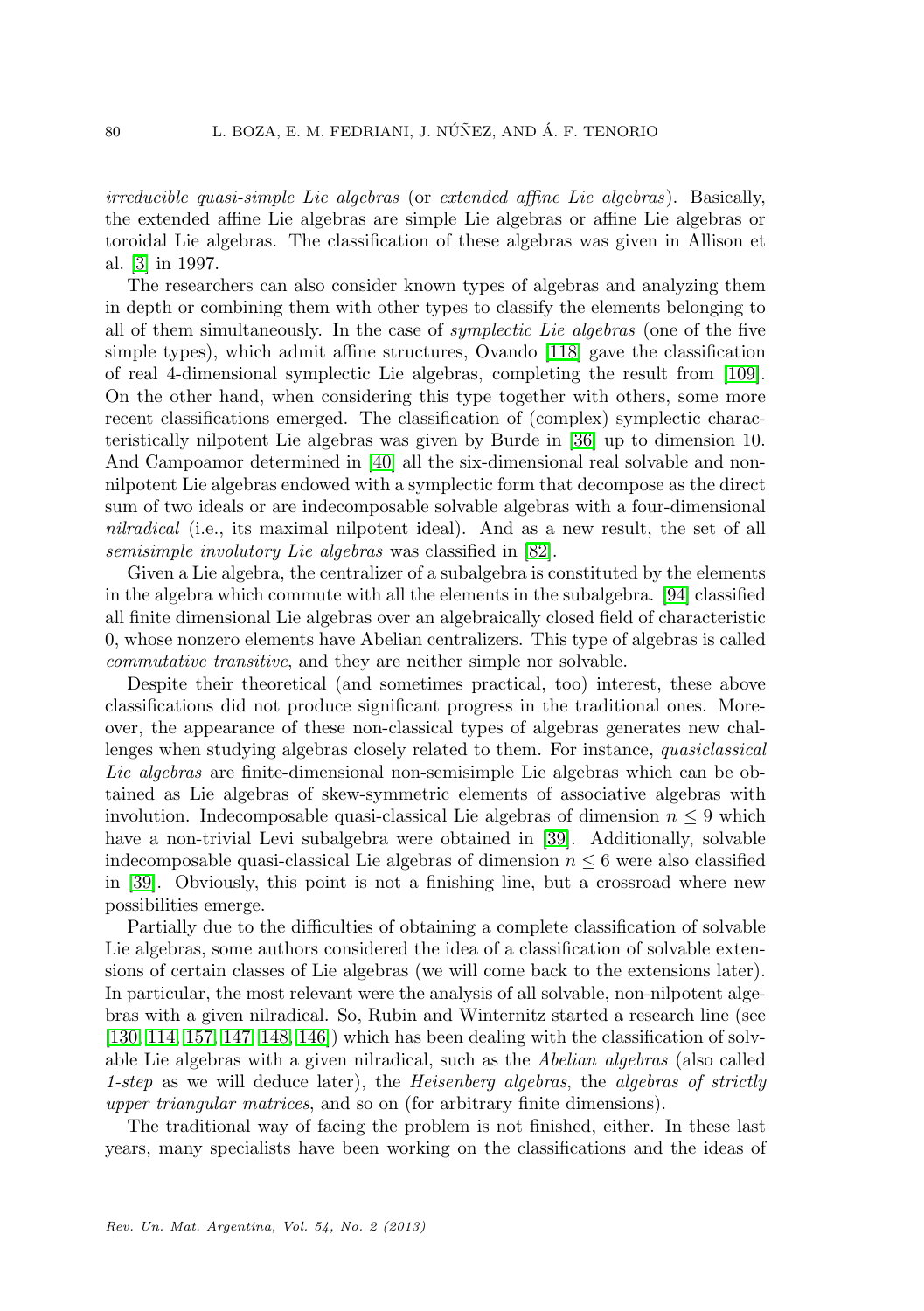those classical types. So, Turkowski [\[162\]](#page-23-2) gave in 1992 the classification of 9 dimensional real Lie algebras neither being semi-simple nor solvable and not decomposable as a direct sum of algebras of lower dimension (this classification was completed by Campoamor in [\[38\]](#page-18-6)). Nowadays, there exists the opportunity of enriching the traditional ideas with the newest. So, in 2007, Strade classified [\[152\]](#page-23-13) all non-solvable Lie algebras up to dimension 6 over any finite field by using methods from the classification of finite-dimensional simple Lie algebras over algebraically closed fields of prime characteristic.

Finally, there is still the main open problem: the classification of the most significant part of the whole set of Lie algebras. The following statement, quite recent, may provide us with a clue: The classification of non-degenerate solvable Lie algebras of maximal rank (over a field of characteristic zero) can be reduced to classifying a nilpotent Lie algebra of maximal rank (see [\[172\]](#page-24-2)), and this latter classification was given by Santharoubane [\[133\]](#page-22-5). Next we face the core of this issue.

3.2. General nilpotent Lie algebras. The previously cited Malcev [\[107\]](#page-21-1) had already reduced in 1945 the classification of complex solvable Lie algebras to the classification of one subset, the nilpotent Lie algebras. To do it, Malcev defined a particular type of algebra, that he called splittable algebra, whose structure is completely determined from its maximal nilpotent ideal and proved that an arbitrary solvable Lie algebra is contained in a unique minimal splittable algebra. The relation between an algebra and its splittings led him to the construction of all solvable Lie algebras with a given splitting. So, in this way, the classification of all solvable Lie algebras had been reduced to the classification of the nilpotent Lie algebras.

With respect to the classification of nilpotent Lie algebras, many attempts have been made on this topic, and lots of lists of algebras have been published with bigger or less fortune. The earliest one was given by an Engel's pupil, Umlauf, who classified in 1891 all the nilpotent Lie algebras up to dimension 6 over the field of complex numbers [\[163\]](#page-23-14). He observed that there only exists a finite number of them, although when studying dimensions 7, 8, and 9 he found that they appeared some infinite families of such algebras. Long after Umlauf, several authors dealt with this type of algebras, trying to get its classification. So, in the decade of the fifties in the  $20<sup>th</sup>$  century, Vranceanu [\[167\]](#page-24-0), in 1950, and Chevalley, Morosov, and Dixmier, in 1957, can be cited. In particular, Dixmier [\[56\]](#page-19-2) classified in 1957 the nilpotent Lie algebras over a commutative field up to dimension 5, and in this same year Morosov [\[110\]](#page-21-7), by using the method of nilpotent elements of semi-simple Lie algebras, previously introduced by himself around 1940, classified the nilpotent Lie algebras over the field of complex numbers up to dimension 6, and made a first attempt to classify, also, the nilpotent Lie algebras of such a dimension over the field of real numbers (and any other field of characteristic zero). Their classifications depend heavily on the property that a nilpotent Lie algebra of dimension  $n$  contains a maximal Abelian ideal of dimension greater than  $\frac{1}{2}((8n+1)^{\frac{1}{2}}-1)$ .

Vergne and Safiullina are mainly who made in the decade of the sixties of the  $20<sup>th</sup>$  century the biggest efforts in the search of the classification of these nilpotent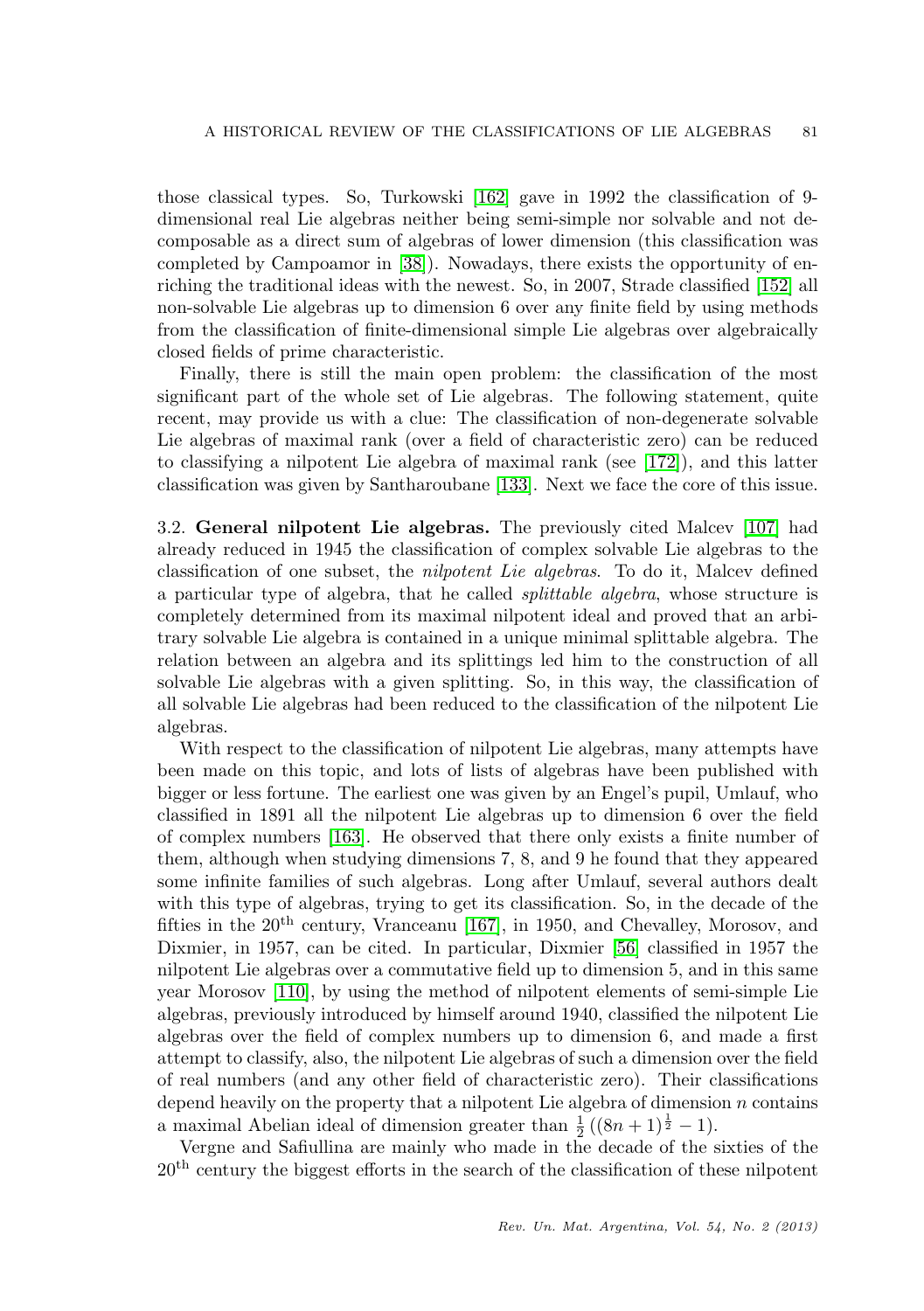algebras, getting notable results in many cases. So, Safiullina, in 1964, used the previously cited Morozov's approach to supply new results related to the classification of complex nilpotent Lie algebras of dimension 7 (see [\[131\]](#page-22-6)), although it was really Vergne, in 1966, who gave a great impulse to the study of these algebras in her Ph.D. thesis [\[165\]](#page-23-15), later published in [\[166\]](#page-23-16) (we will come back to this work later). Indeed, Vergne not only obtained the complete classifications of nilpotent Lie algebras of dimension less than 7 over the real and complex fields, but introduced the filiform Lie algebras, which constitute the most structured subclass into the nilpotent Lie algebras. In fact, Vergne showed that the variety of nilpotent Lie algebras of a given dimension  $n$  has an irreducible component of dimension exceeding  $n^2$  consisting entirely of Lie algebras of maximal class. Thus Lie algebras of maximal class are rather abundant and may not be easily classified. Apart from the group Bourbaki [\[30\]](#page-18-7), other authors who also dealt in this decade with nilpotent Lie algebras were Chong Yun Chao and Shedler. The first one proved that there exist uncountably many non-isomorphic nilpotent real Lie algebras for any given dimension  $n > 10$  and that there exist uncountably many non-isomorphic solvable and non-nilpotent real Lie algebras for any given dimension  $n \geq 11$  (see [\[47\]](#page-18-8)). On the other hand, Shedler, in his Ph.D. thesis [\[140\]](#page-22-7), reached a classification of nilpotent Lie algebras of dimension 6 over any field.

Continuing with the  $20<sup>th</sup>$  century, there are also several authors in the decade of seventies that dealt with the classification of the nilpotent Lie algebras. Among them, we highlight Favre [\[61\]](#page-19-6) and Gauger [\[72\]](#page-19-7) in 1973, de la Harpe [\[55\]](#page-19-8) in 1974, and Skjelbred and Sund in 1977. Specifically, Favre introduced the concept of system of weights of a Lie algebra and used it to study the class of nilpotent Lie algebras for which such a concept is particularly well adapted. For his part, Gauger gave a method to study nilpotent Lie algebras as quotiens of free nilpotent Lie algebras. Skjelbred and Sund, by their own, classified real nilpotent six-dimensional Lie algebras in [\[144\]](#page-23-17), and later, in [\[143\]](#page-23-18), improved their results by constructing all nilpotent Lie algebras of dimension n given those algebras of dimension  $n-1$ and their automorphism groups. However, it is not until the next decade when it occurred another great advance in the study of the classification of nilpotent Lie algebras. So, in 1981, Beck and Kolman [\[22\]](#page-17-0) gave the classification of nilpotent Lie algebras of dimension 6 over the field of the real numbers; later, in 1983, Cerezo [\[45\]](#page-18-9) classified both real and complex nilpotent Lie algebras of dimension 6, and in this same year Nielsen [\[115\]](#page-21-13) compared the classifications of Morozov, Vergne, Skjelbred and Sund, and Umlauf, and gave for the first time a complete and non-redundant list for nilpotent Lie algebras of dimension 6 over the field of the real numbers.

In 1986, Magnin [\[105\]](#page-21-14) studied the classification of real nilpotent Lie algebras of dimension 7 and two years after Romdhani [\[129\]](#page-22-8) also got the classification of complex and real nilpotent Lie algebras of the same dimension. To do it, he only used the elementary techniques of Linear Algebra, and excluded all algebras which decompose into a direct sum of lesser-dimensional factors.

In 1989 Ancochea and Goze [\[10\]](#page-17-1), by using a new invariant of filiform Lie algebras introduced by themselves, namely the characteristic sequence, got an incomplete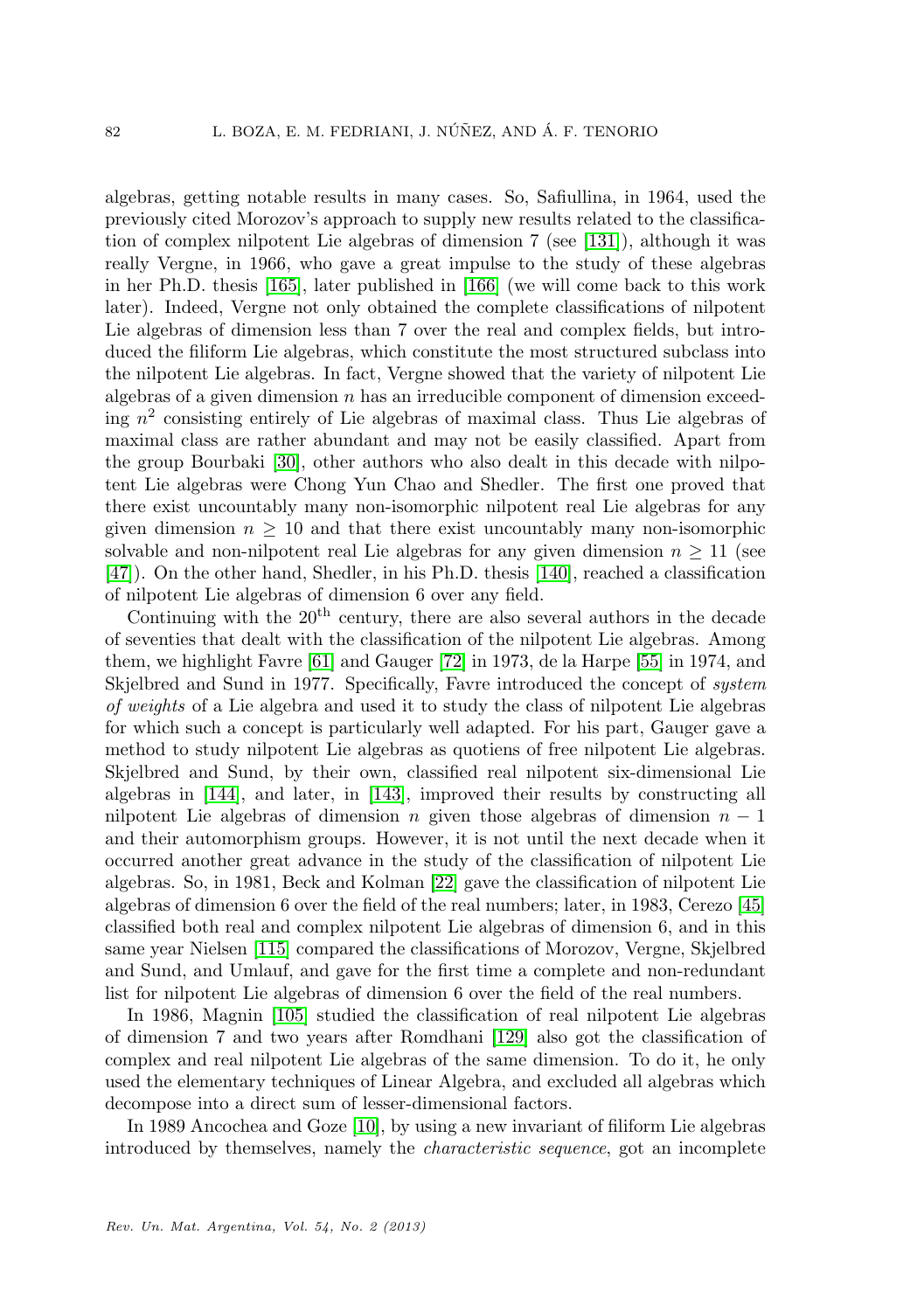classification of the nilpotent Lie algebras of dimension 7. It is convenient to note that Seeley [\[137\]](#page-22-9) also classified the complex nilpotent Lie algebras of dimension 6 and 7, following a previous similar project in dimension 5 by Grunewald and O'Halloran [\[81\]](#page-20-5), and by using the Iwasawa decomposition for  $GL_6(\mathcal{C})$ . Some years later, Goze and Remm [\[80\]](#page-20-6) would rectify the classification given in [\[10\]](#page-17-1) (another verification of these lists has been published in [\[106\]](#page-21-15)).

In 2007, de Graaf [\[53\]](#page-19-4) retook the comparison of all the classifications of the nilpotent 6-dimensional Lie algebras. Note that Morozov [\[110\]](#page-21-7) and other authors gave their classifications over a field of characteristic zero, whilst de Graaf analyzed them over any field of characteristic different from 2. In fact, when considering finite fields, the evolution of these classifications appreciably differs from the described above. They are universally accepted up to dimension 5, and Schneider [\[136\]](#page-22-10) classified all nilpotent Lie algebras of dimension 6 and 7 over the finite fields with characteristic 2, 3, and 5, by using the software GAP. Additionally, he gave all nilpotent Lie algebras of dimension 8 and 9 over the field with two elements  $(\mathbb{Z}/2\mathbb{Z})$ . Finally, as we commented before, and by using Gröbner bases, de Graaf [\[53\]](#page-19-4) obtained his constructive classification for dimension 6.

It can be of interest noting that all the previous lists of nilpotent Lie algebras were obtained by using different invariants. By introducing a new invariant, Carles [\[43\]](#page-18-10) compared in 1989 the list of Safiullina, Romdhani, and Seely, and observed some mistakes in all of them. Later on, in 1993, based on his own Ph.D. thesis and on these results by Carles, Seeley [\[138\]](#page-22-11) published his list over complex field. Other contributions to this subject were made by Tsagas [\[158\]](#page-23-19), who classified in 1999 the real nilpotent Lie algebras of dimension 8, and this same author, together with Kobotis and Koukouvinos [\[159\]](#page-23-20), who dealt with those real nilpotent Lie algebras of dimension 9 having a maximum Abelian ideal of dimension 7. Since then, the classifications of both real or complex nilpotent Lie algebras of dimension greater and equal to 8 have not been obtained, in spite of the frequent attempts made by several authors to get them. So the problem is unsolved at present and it has made that other subjects related with these algebras are being now considered. To that respect, it is quite significative the opinion of some experts, like Shalev and Zelmanov [\[139\]](#page-22-12), who think that it is already not possible to obtain in an explicit way the classification of nilpotent Lie algebras of bigger dimensions. Anyway, it is really true that in order to continue studying the problem of classifying Lie algebras, in general, it is totally necessary to use the computer and a systematic approach; logically, the more the computer is involved, the more systematic the methods have to be.

3.3. Some specific nilpotent Lie algebras. A lot of progress has been made in the study of other classifications concerning some particular properties of nilpotent Lie algebras. For instance, if we refer to *filiform Lie algebras* over a field of complex numbers, we have to cite several works following the seminal paper by Vergne [\[165\]](#page-23-15). Firstly, Ancochea and Goze [\[9\]](#page-17-2) already reached in 1988 the classification of complex filiform Lie algebras of dimension 8. However, this list of algebras was incomplete and the authors rectified it themselves in 1992 [\[11\]](#page-17-3), almost at the same time as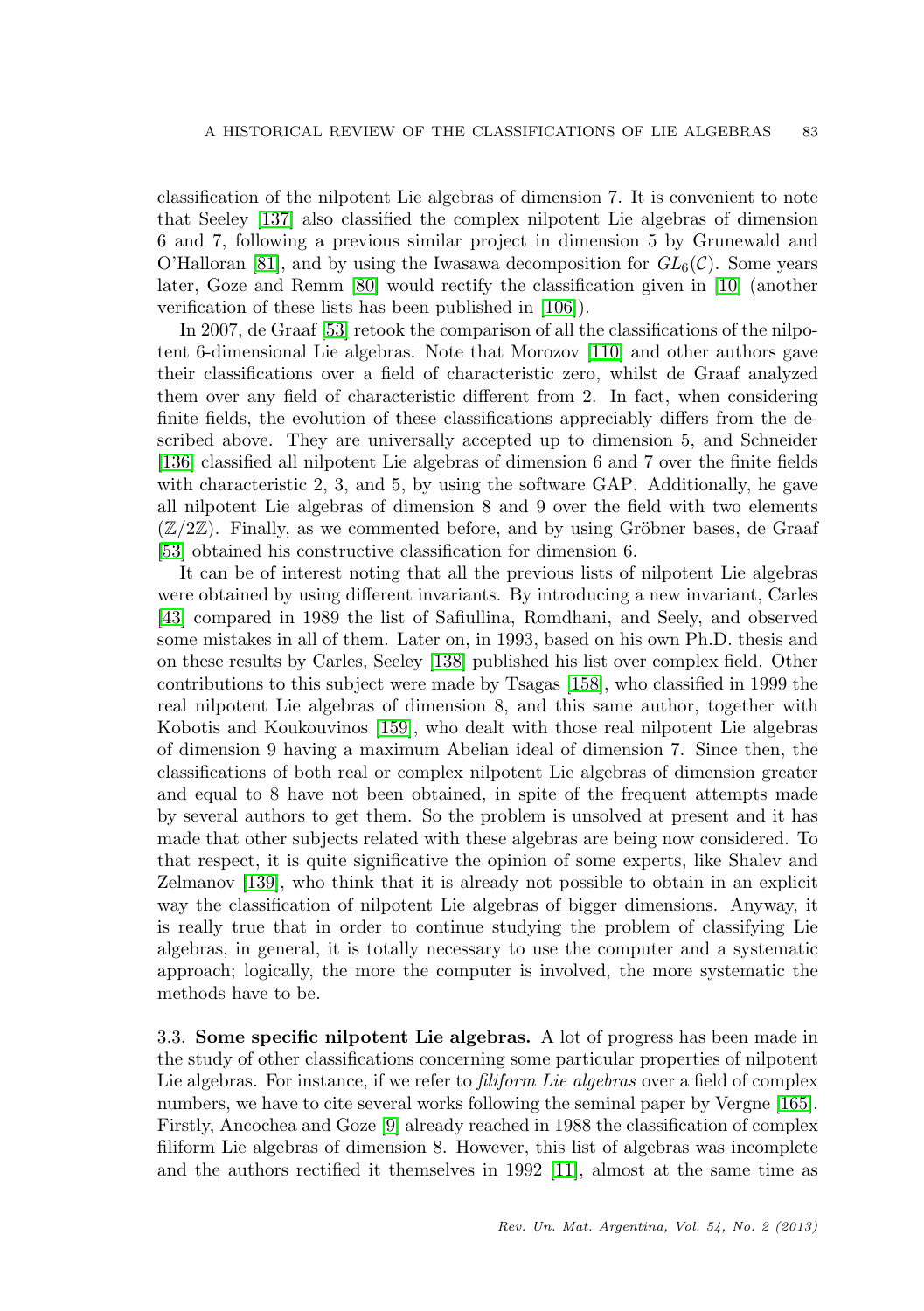Seeley [\[137\]](#page-22-9), although in an independent way. In 1991, Gómez classified those of dimension 9 in his Ph.D. thesis, later published by Echarte (his adviser) and himself in  $[58]$ , and Boza, Echarte, and Núñez  $[31]$  those of dimension 10 in 1994. Later, Gómez, Jiménez, and Khakimdjanov [\[75\]](#page-20-7), in 1996, gave the classification of these algebras on dimension 11 as well as some corrections of previous classifications. Benjumea et al. [\[25\]](#page-17-4) also tried to tackle bigger dimensions by obtaining in 1996 the laws of the filiform Lie algebras of dimension 13 and 14. Regarding the explicit lists, Boza, Fedriani, and Núñez  $[32]$  got in 1998 the classification of complex filiform Lie algebras of dimension 12, and also showed in 2003 ([\[34\]](#page-18-13)) an explicit classification of such algebras of dimension 11, in a different way as the one used in [\[75\]](#page-20-7). Although [\[33\]](#page-18-14) supplied a method valid for every dimension over the complex field, the computations that involves are too hard to be nowadays tacked successfully.

As it was explained before for other classes, some subsets of the filiform Lie algebras have also been studied. In this sense, as a recent illustration, Bosko computed in [\[29\]](#page-18-15) all the filiform Lie algebras (called in the paper as of maximal class) for the Schur multiplier  $t(\mathfrak{g}) \leq 16$ , in both the complex and real fields. This type of algebras does not exist for dimension 14, 15, and 16. Remember that in mathematical group theory, the Schur multiplier (or Schur multiplicator) is the second homology group  $H_2(G, \mathbb{Z})$  of a group G. And notice that the Schur multiplier of the Lie algebra has also been used in [\[116\]](#page-21-16) to classify nilpotent Lie algebras in general.

We would like to cite here some authors who have got partial classifications concerning other particular properties of nilpotent Lie algebras. Let us start with a special subset within the nilpotent class, the constituted by the metabelians, Lie algebras whose nilpotency index is  $p = 2$ . These algebras are also called 2-step, because its nilpotency sequence is zero for  $\mathfrak{g}^2$  (as  $\mathfrak{g}^1 = \mathfrak{g}$ , the proper algebra, this means that its derived algebra is null). According to this agreement, the filiform Lie algebras of dimension 2 are also 2-step algebras (and on dimension  $n$ , the filiform Lie algebras are n-step). Summarizing, Scheuneman [\[135\]](#page-22-13), Gauger [\[72\]](#page-19-7), Revoy  $[127]$ , and the previously cited Fernández and Núñez classified the 2-step nilpotent Lie algebras in 1967, 1973, 1980, and 2001, respectively. The more recent classification of 2-step nilpotent Lie algebras (over  $\mathbb{C}$ ) is obtained in [\[126\]](#page-22-15): there, the five non-isomorphic algebras are indecomposable. Moreover, the classification of low-dimensional (metabelian) nilpotent Lie algebras, over arbitrary fields (including the characteristic 2 case) can be found in [\[155\]](#page-23-21). Finally, the classification of metabelian Lie algebras g of type  $FP_m$ , under the additional assumption that g is a split extension of Abelian Lie algebras, was completed in [\[95\]](#page-20-8). With respect to the complex  $(n-3)$ -filiform Lie algebras, they were classified in [\[37\]](#page-18-16).

Secondly, let us pay attention to those researches dealing with characteristically nilpotent Lie algebras, which were introduced by Dixmier and Lister in 1957 [\[56\]](#page-19-2), as the nilpotent Lie algebras whose derivations are all nilpotent. Some characteristically nilpotent algebras are also metabelian. Besides, all the filiform algebras non-derived from a solvable are also characteristically nilpotent. But there are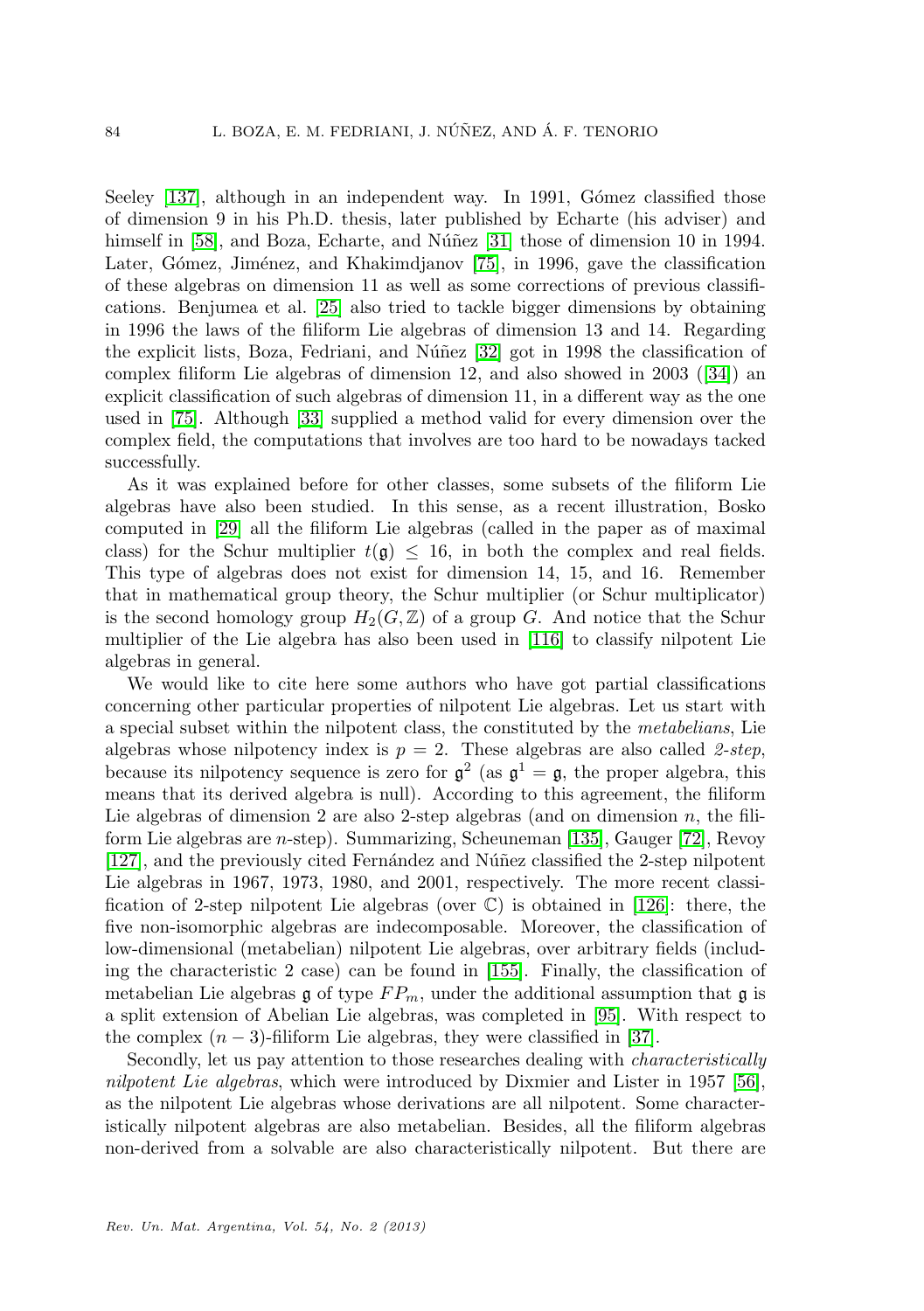characteristically nilpotent algebras which are neither metabelian nor filiform. A very interesting monograph on these algebras, where its historical evolution was commented, can be consulted in [\[4\]](#page-16-1). A particularly relevant algebra within this case is the so-called algebra of Bratzlavsky, which appeared in dimension 6.

Let us consider now the central commutator ideal as a way to classify nilpotent algebras. Gauger [\[72\]](#page-19-7) classified nilpotent Lie algebras of 2-dimensional central commutator ideals over an algebraically closed field of characteristic different from 2. In [\[21\]](#page-17-5), this classification was extended to the case of any arbitrary field  $K$ . Furthermore, when  $K$  was real closed, a list with all these algebras up to dimension 11 was given. On the other hand, the classification of nilpotent Lie algebras with 2-dimensional non-central commutator ideals over any field has been published in [\[21\]](#page-17-5). However, the problem of classifying Lie algebras over a field of characteristic different from 2 with central commutator subalgebra of dimension 3 is "hopeless", also called "wild" (see [\[23\]](#page-17-6)).

Delimited by the multipliers, all nilpotent Lie algebras g such that  $t(\mathfrak{g}) \leq 6$  was classified in [\[84\]](#page-20-9). Then, a classification for  $t(\mathfrak{g}) = 7, 8$  was given in [\[83\]](#page-20-10).

Kath determined in [\[92\]](#page-20-11) the *admissible nilpotent Lie algebras*, i.e., all the nilpotent Lie algebras g with dim $[g, g] = 2$ . In [\[170\]](#page-24-3), the studied algebras were those g nilpotent such that  $\dim(g'/g'') = 3$  and  $g'' \neq 0$  (where  $g' = [g, g]$  and  $g'' = [g', g']$ ). There, g was decomposed as the central direct sum of ideals  $H$  and  $U$ . The classification of  $U$  is easily seen to be given by the direct sum of a generalized Heisenberg Lie algebra and an Abelian Lie algebra, and the classification of  $H$  over the complex field was given in the paper.

Other research groups have studied similar topics, but considering solvable extensions of nilpotent Lie algebras. They are solvable Lie algebras with a specific n-dimensional nilradical  $\mathbb{N}_{n-2}$  (of degree of nilpotency  $n-1$  and with an  $(n-2)$ dimensional maximal Abelian ideal). Given  $n$ , such a solvable algebra is unique up to isomorphisms. Another way of facing these extensions is provided by the graded Lie algebras. There are other possibilities of incorporating a new operation to the algebra, but this issue is pertinent here because it can be used to classify the algebras through their nilradicals, as we are about to see.

A graded Lie algebra (or color Lie algebra) is a Lie algebra endowed with a gradation which is compatible with the Lie bracket, this is, a Lie algebra which is also a non-associative graded algebra under the bracket operation. For example, a choice of Cartan decomposition endows any semisimple Lie algebra with the structure of a graded Lie algebra, and any parabolic Lie algebra is also a graded Lie algebra. Graded Lie algebras became a topic of interest in Physics in the context of "supersymmetries", while in Mathematics they have their main place in the context of deformation theory. In the field of Lie Theory, graded algebras came hand in hand with the analysis of irreducible component (a very interesting issue, but out of the scope of this paper).

The first systematic results on naturally graded nilpotent Lie algebras were indeed obtained when studying the variety of nilpotent Lie algebra laws. Then they eased the first estimation on the number of irreducible components of the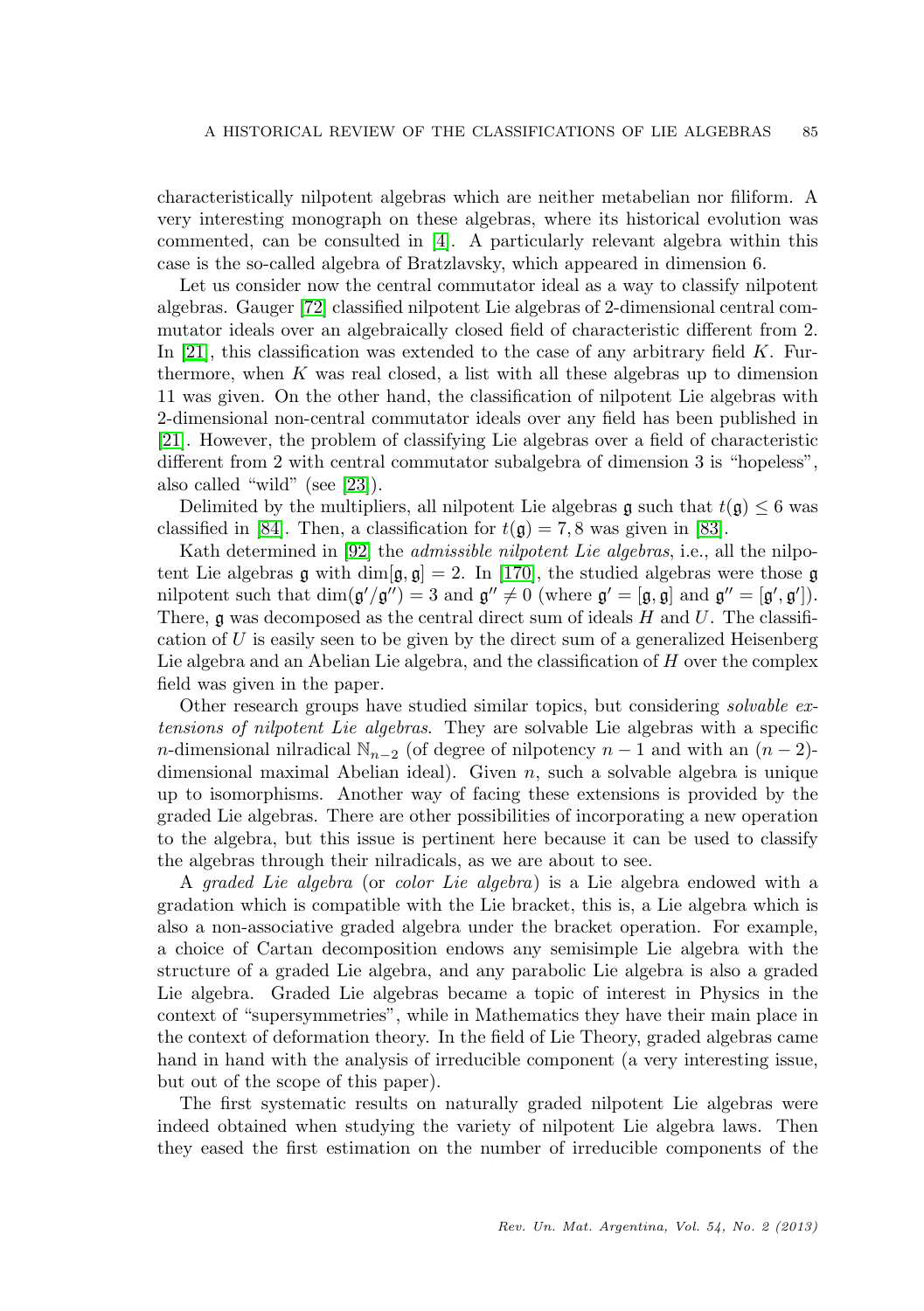variety with the introduction of filiform Lie algebras in [\[166\]](#page-23-16). There exist only two naturally graded models with the maximal nilpotence index, namely  $L_n$  and  $Q_n$ (and the latter only in even dimensions). This is, every  $n$ -dimensional naturally graded filiform Lie algebra is isomorphic to  $L_n$  or  $Q_n$  (see [\[166\]](#page-23-16)). By the way, the non-existence of  $Q_n$  in odd dimensions gave even more theoretical attractiveness (see [\[5\]](#page-17-7)) to the topic, although the publications here have only developed already in the  $21<sup>st</sup>$  century. The only selected attempt on this issue during the last century was due to Goze and Khakimdjanov, who gave in [\[79\]](#page-20-12) the complete classification of graded (not necessarily naturally graded) filiform Lie algebras. On the other hand, the naturally graded complex nilpotent Lie algebras of characteristic sequence (n− 2, 1, 1) (also called naturally graded quasi-filiform, where n is the dimension of the algebra) were classified in [\[70\]](#page-19-10) (correcting the classification previously published in [\[74\]](#page-20-13)). A complete classification of the quasifiliform Lie algebras admitting a nonzero diagonalizable derivation was presented; however, some pathological algebras were missing in those classifications and being found in [\[7\]](#page-17-8).

The whole class of complex Lie algebras having a naturally graded nilradical with characteristic sequence  $(n-2,1,1)$  has been recently classified in [\[7\]](#page-17-8). Note that not all these algebras are solvable. The solvable Lie algebras having either  $L_n$ or  $Q_n$  as nilradical were classified in [\[147,](#page-23-10) [5\]](#page-17-7). And the solvable Lie algebras having a nilradical of the type  $L_n \oplus C$  (which corresponds to one of the two possible decomposable quasi-filiform naturally graded algebras) were classified in [\[169\]](#page-24-4), following a similar procedure to that of [\[147\]](#page-23-10). Wang et al. [\[169\]](#page-24-4) compute all finite-dimensional indecomposable complex solvable Lie algebras having  $N_{n,1} \oplus \mathbb{C}$  as nilradical. Note that this nilpotent Lie algebra is naturally graded and also quasifiliform. For his part, Campoamor, a very active author in this field during these last years, classified in [\[41\]](#page-18-17) the solvable Lie algebras (both in the complex and real fields) with an N-graded nilradical of maximal nilpotency index. And in [\[7\]](#page-17-8), the authors have classified the solvable Lie algebras with an indecomposable radical of arbitrary dimension, starting from their derivation algebra. Then, they classify the solvable Lie algebras having a decomposable quasi-filiform naturally graded nilradical using the classification of indecomposable nilradical.

According to the accepted notation, a quasi-filiform Lie algebra is a Lie algebra of dimension n and of nilpotency class  $n-2$ . Completing previous results, [\[71\]](#page-19-11) classified all naturally graded and even-dimensional quasi-filiform Lie algebras. On the other hand, the classification of solvable Lie algebras having filiform (i.e., of maximal nilindex) naturally graded Lie algebras was started in [\[147\]](#page-23-10) and completed in  $[5]$ . A complete classification of all solvable Lie algebras with *n*-dimensional nilradical which is nilpotent of nilindex  $n-3$  was given in [\[146\]](#page-23-12). For real solvable Lie algebras with nilradical  $Q_{2k}$ , a complete classification was reached in [\[5\]](#page-17-7). Other authors dealt with classes like naturally graded nilradicals with maximal nilindex and a Heisenberg subalgebra of codimension 1 [\[5\]](#page-17-7), a specific sequence of quasifiliform nilradicals [\[169\]](#page-24-4), or all solvable extensions of N-graded filiform nilradicals [\[41\]](#page-18-17).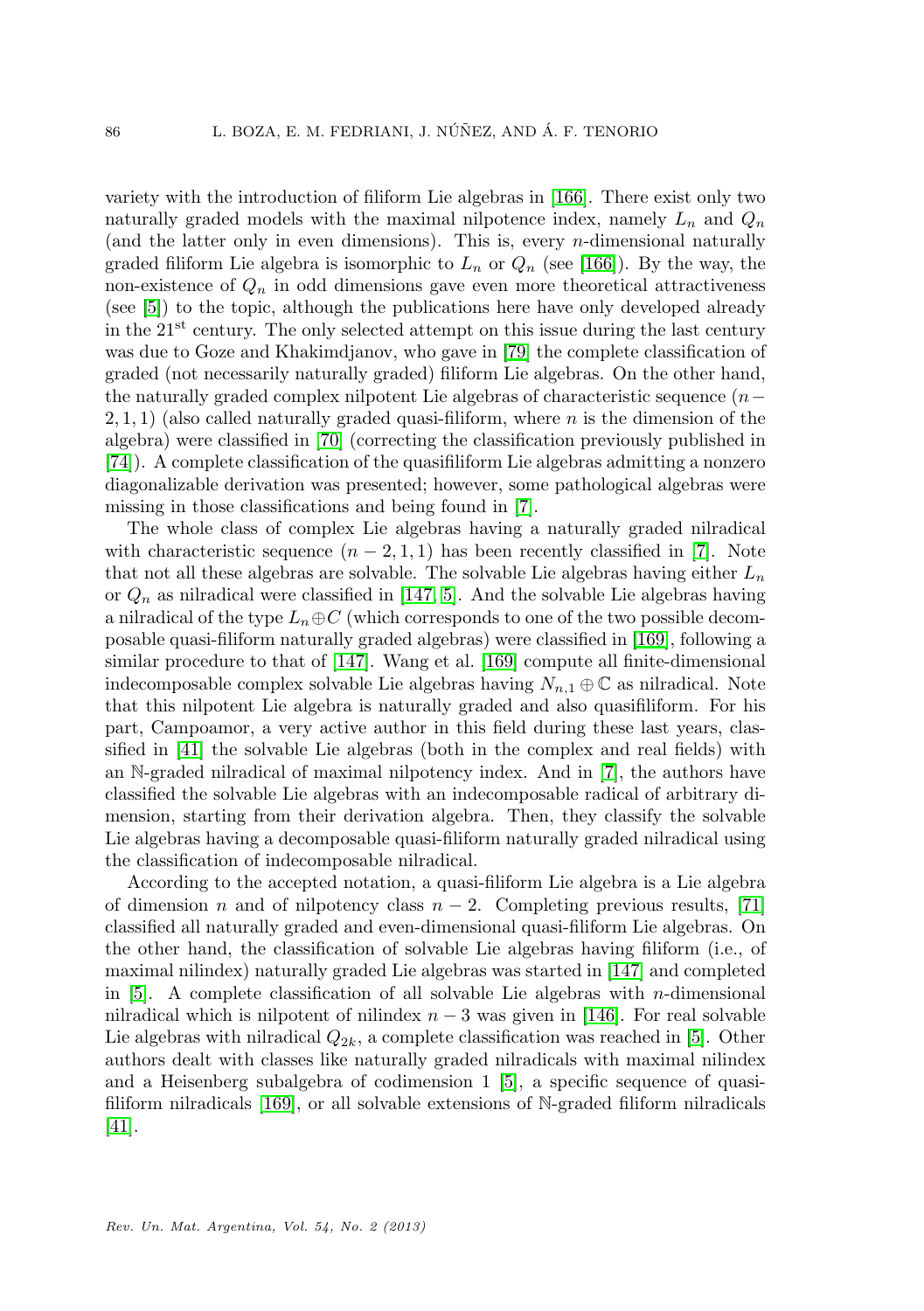In [\[86\]](#page-20-14), one can find a classification of seven-dimensional solvable Lie algebras with nilradical of minimal dimension four. Note that the nilradical of a solvable Lie algebra of dimension n has dimension at least  $\frac{n}{2}$  (see [\[86\]](#page-20-14)).

More or less at the same time, the explicit classification of complex graded quasi-filiform Lie algebras of length  $n-1$  was given in [\[76\]](#page-20-15) (for dimension  $n \leq 15$ ) and [\[78\]](#page-20-16) (for  $n > 15$ ). These papers went beyond the classification of complex graded quasi-filiform Lie algebras when the length is maximal (i.e., the length is  $\dim(q) = n$ , which was obtained in 2001 by Gómez, Jiménez, and Reyes [\[77\]](#page-20-17).

Three-dimensional color Lie algebras are essentially graded as Lie color algebras by groups larger than  $\mathbb{Z}_2$ . Their classification was given in [\[141,](#page-22-16) [142\]](#page-22-17) and presented in terms of commutation relations between generators.

A particular class of five-dimensional real solvable Lie algebras is introduced and classified in [\[168\]](#page-24-5): those whose coadjoint orbits are only orbits of zero and maximal dimension, and whose derived ideal is three-dimensional and commutative.

Lu classified in [\[104\]](#page-21-17) the finite-dimensional complex solvable Lie algebras with non-degenerate symmetric invariant bilinear form.

## 4. Generalizations

As we have commented before, the historical development of classifications of Lie algebras has led to multiple changes of direction. The structures analyzed may be similar to the original, but sometimes the differences focus on the additional structures imposed, or on the generalization (mainly towards the infinite case), or on other concepts related to the main topic. Each of the following subsections is devoted to one of these three aspects.

4.1. Additional structures over Lie algebras. We are now considering operations which are "compatible" with the bracket product. The works developed till now seem to be quite indicative of the kind of research that classifications involve. We are trying to take a picture of the current state of the art.

Metric Lie algebras are those having non-degenerate invariant inner product (invariant symmetric bilinear form). In 2006, Kath and Olbrich [\[93\]](#page-20-18) gave a complete classification of metric (real) Lie algebras of index 3, whereas the classification of all nilpotent indecomposable metric Lie algebras up to dimension 10 was given in [\[92\]](#page-20-11).

A Frobenius Lie algebra is a Lie algebra equipped with a non-degenerate skewsymmetric bilinear form that is a coboundary. Csikós and Verhóczki  $[50]$  gave in 2007 a classification of Frobenius algebras of dimension 4 over a field of characteristic different from 2 and of dimension 6 over an algebraically closed field of characteristic zero.

In 2008, Diatta [\[51\]](#page-19-13) gave a list of 24 families of indecomposable 5-dimensional solvable Lie algebras that admit a left-invariant contact 1-form. After determining the indecomposable solvable Lie algebras that have both a contact structure and a hypo structure, the complete classification of solvable Lie algebras of dimension 5 having a hypo structure was given. In fact, the solvable Lie algebras that admit a hypo structure were classified in [\[48\]](#page-18-18). The hypo structures are the  $SU(2)$ -structures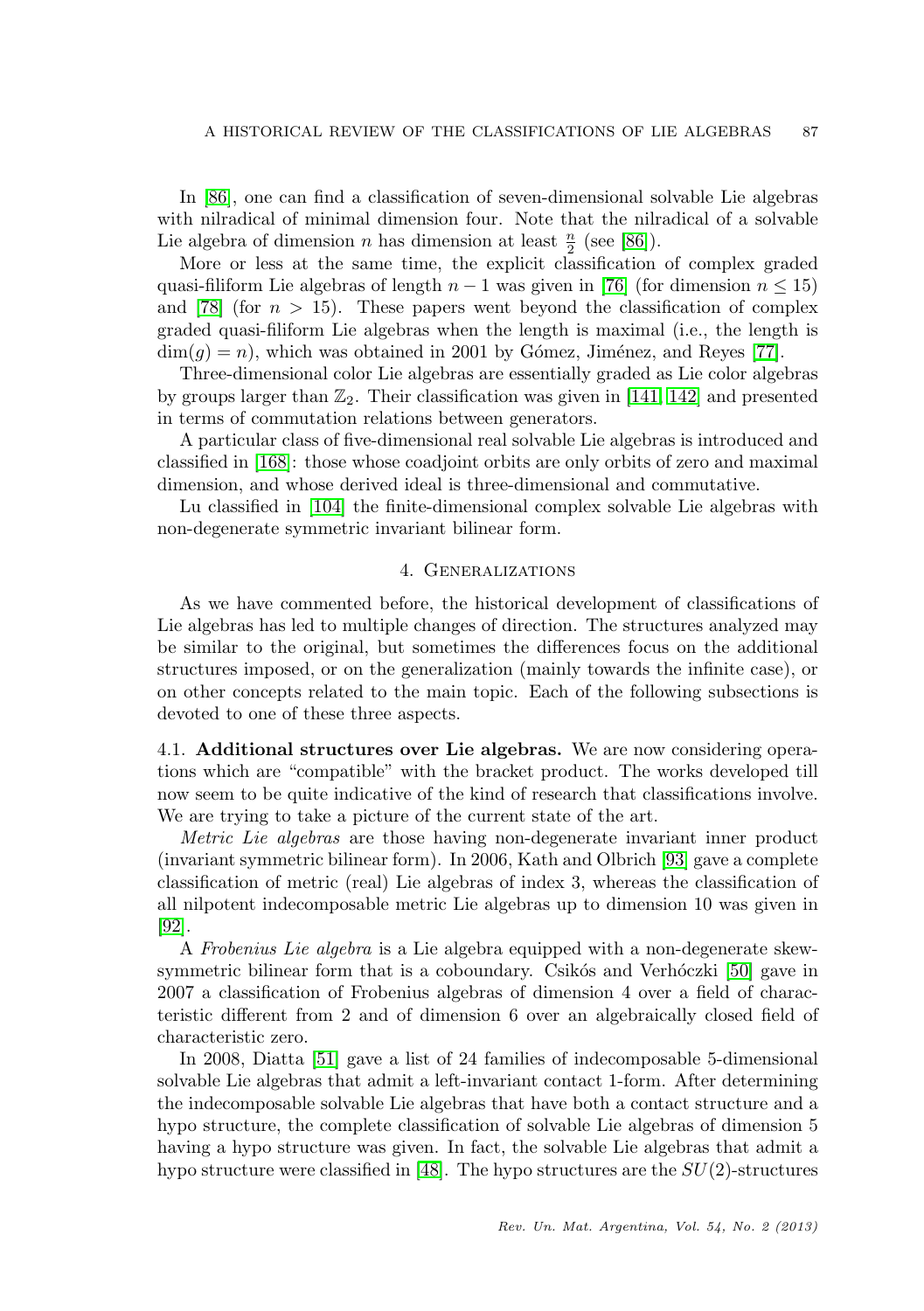induced naturally on orientable hypersurfaces of Calabi-Yau manifolds of (real) dimension 6.

Regarding the Lie algebras admitting a complex product structure, we would like to recall that product structures on manifolds have been considered by many authors from different points of view. In 2008, [\[12\]](#page-17-9) gave a complete classification of 6-dimensional nilpotent Lie algebras admitting a complex product structure.

In 2010, a classification of all pseudo-Riemannian Lie algebras of dimension 4 (for any field of characteristic different from 2) was given in [\[46\]](#page-18-19).

In 2011, the authors of [\[96\]](#page-20-19) have given a classification of non-Abelian Lie algebras satisfying that  $\mathfrak{P} \mathfrak{M}$  is a singleton. Note that  $\mathfrak{P} \mathfrak{M}$  is the quotient of the set of all inner products on the Lie algebra up to isometry and scaling.

The following type has some more history. According to [\[122\]](#page-22-18), the Lie algebras with Abelian complex structures correspond to 2-step solvable Lie algebras (i.e., the metabelian ones). This fact already justifies the interest of their classification, also in the real field, since a classification for the algebras with Abelian structures imply a partial classification of the metabelian class. In fact, real nilpotent Lie algebras admitting complex structures and Abelian complex structures were studied in [\[49\]](#page-18-20) and [\[132\]](#page-22-19), respectively, giving the corresponding classification for dimension 6. The 4-dimensional solvable real Lie algebras admitting an Abelian complex structure were already listed in [\[149\]](#page-23-22), and later 6-dimensional real Lie algebras (in general) admitting an Abelian structure have been classified in [\[13\]](#page-17-10).

In 1985, Filippov  $[69]$  introduced the theory of *n*-Lie algebras; it was based on the  $(2n - 1)$ -fold Jacobi type identity. He also gave a classification for *n*-Lie algebras of lower dimensions (i.e., the dimension is here at most  $n + 1$ ) over a field of characteristic zero. Some years later, Ling [\[101\]](#page-21-18) proved that there is a unique  $(n + 1)$ -dimensional simple *n*-Lie algebra, for any *n* greater than 2, over any algebraically closed field of characteristic zero. Already in the  $21^{st}$  century, the papers dealing with this topic have increased several times over. Rui-Pu Bai is one of the most active researchers in this research line. His more recent papers are the following: In  $|16|$ , it was given the classification of all solvable 3-Lie algebras with the m-dimensional filiform 3-Lie algebra N ( $m \geq 5$ ) as a maximal hyponilpotent ideal. By using the "realization" theory, all the complex 3-Lie algebras in dimension less than or equal to 5 are obtained in [\[15\]](#page-17-12). The corresponding one for the field of characteristic 2 was given in [\[19\]](#page-17-13). A complete classification of six dimensional 4-Lie algebras over a complete field of characteristic zero was given in [\[17\]](#page-17-14). After some attempts by several authors, the complete classification of  $(n+1)$ dimensional n-Lie algebras over an algebraically closed field of characteristic 2 was given in [\[20\]](#page-17-15); they also described the solvability and nilpotency of these algebras. Other authors have also contributed to the recent development of the topic. So, the classification of  $(n + 3)$ -dimensional metric *n*-Lie algebras was given in [\[73\]](#page-19-15), while the one of the  $(n+2)$ -dimensional metric *n*-Lie algebras in [\[125\]](#page-22-20). Finally, a complete classification of  $(n + 2)$ -dimensional *n*-Lie algebras over an algebraically closed field of characteristic zero has been given in [\[18\]](#page-17-16).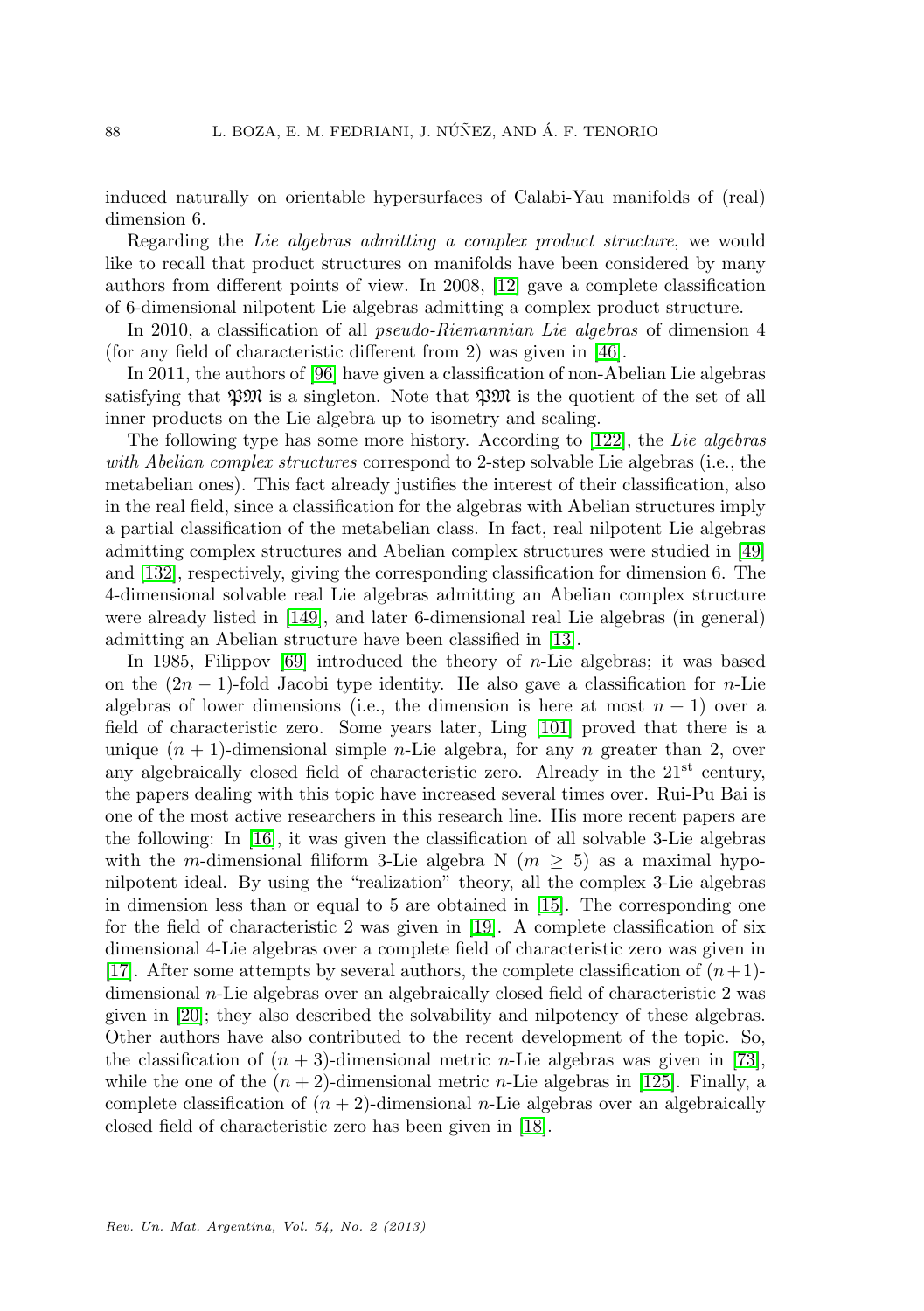4.2. Infinite Lie algebras. A Lie algebra is said to be infinite whenever its underlying vector space is infinite-dimensional. This concept has helped the scientific community broaden both the viewpoint and the target. For example, [\[102\]](#page-21-19) studied the structure of infinite dimensional solvable filiform Lie algebras over C. According to this paper, all the solvable infinite-dimensional filiform Lie algebras belong to a generalization of the Bratlazki's algebras.

Before facing a well-structured kind of infinite algebra, let us choose another example. A non-associative algebra is called automorphic if it admits a group of automorphisms which transitively permutes its one-dimensional subspaces. According to Kac's handbook [\[90\]](#page-20-20), automorphic Lie algebras are infinite dimensional Lie algebras generalising graded Lie algebras. The study of automorphic algebras (associated to the dihedral group  $D_n$ ) started from the finite dimensional algebra  $sl_2(\mathbb{C})$ , whose classification was completed in [\[103\]](#page-21-20).

4.2.1. Cartan type and Kac-Moody algebras. The introduction of the Kac-Moody algebras by Kac and Moody, in 1968, undoubtedly produced a different (but complementary) research line in the study of the classifications of nilpotent Lie algebras. Note that these Kac-Moody algebras are of infinite dimension, in general, and constitute a generalization of the semi-simple Lie algebras. By using the system of weights previously introduced by Bratzlavski [\[35\]](#page-18-21) in 1972 and Favre [\[61\]](#page-19-6) in 1973, Santharoubane canonically associated in 1982 a Kac-Moody algebra  $g(A)$  with each finite nilpotent Lie algebra  $g$ . Then it is said that  $g$  is of the type  $A$ , and this fact was used to reduce the problem of classifying all nilpotent Lie algebras to obtain the classification of the Kac-Moody algebras of each type (see [\[134\]](#page-22-21)).

The first family of Kac-Moody algebras are the simple Lie algebras of types  $A_l$ ,  $B_l, C_l$ , and  $D_l$ , with  $l \geq 1, l \geq 2, l \geq 3$ , and  $l \geq 4$ , respectively. These algebras were first dealt with by Favre and Santharoubane [\[62\]](#page-19-16). Later, other authors made their research on other types of these algebras. So, the types  $E_6$ ,  $E_7$ , and  $E_8$  were studied by Agrafiotou and Tsagas in  $[2]$ , and the type  $F_4$  by Favre and Tsagas [\[63\]](#page-19-17)). The second family of Kac-Moody algebras is formed by affine Lie algebras. Santharoubane studied in 1982 [\[133\]](#page-22-5) those of rank 2 and of the types  $A_1^{(1)}$  and  $A_2^{(2)}$ , and Kanagavel dealt in [\[91\]](#page-20-21) with the non-twisted affine algebras of rank 3 and of the types  $A_2^{(1)}$ ,  $B_2^{(1)}$ , and  $G_2^{(1)}$ . Later, Agrafiotou [\[1\]](#page-16-3) studied the nilpotent Lie algebras of maximal rank and the Kac-Moody algebras of the type  $D_5^{(1)}$ . Afterwards, Fernández and Núñez, between the years 2000 and 2002, got the classification of the metabelian nilpotent Lie algebras of maximal rank [\[65\]](#page-19-18) and of the Kac-Moody algebras of types  $F_4^{(1)}$  [\[66\]](#page-19-19) and  $E_6^{(1)}$  [\[67\]](#page-19-20). Finally, Fernández [\[64\]](#page-19-21) got the classification of the nilpotent Lie algebras of maximal rank and the Kac-Moody algebras of the type  $D_4^{(3)}$ .

Among the implications of the Kac-Moody theory, let us highlight just one. Real forms of complex affine Lie algebras can be almost split or almost compact. The "split" were classified in 1995 for affine Kac-Moody Lie algebras by Back et al. [\[14\]](#page-17-17), whereas the classification of the second set was obtained in 2003 by Ben Messaoud and Rousseau [\[24\]](#page-17-18).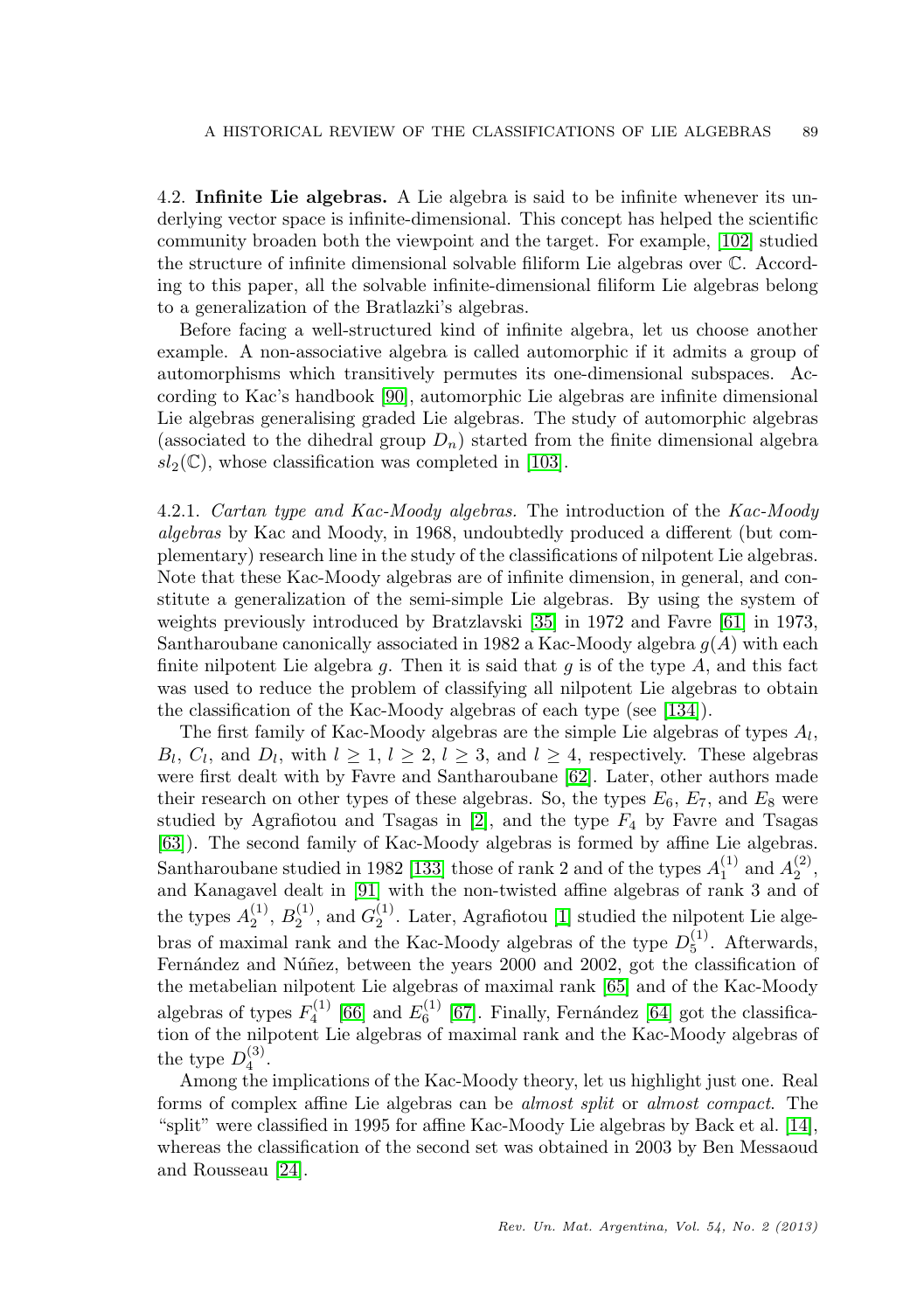4.3. Other related concepts. At this point, it would not be needed to remember that a Lie algebra  $q$  is a vector space V endowed with an alternating bilinear product which satisfies the Jacobi identity. Sometimes, the algebras come from the study of Lie groups, such as the ones of operators (see, for example, [\[54\]](#page-19-22)). Anyway, as we have seen, g can be studied from many different points of view, and making use of a number of properties, invariants, superstructures, etc. In order to understand the classifications in the Lie Theory, one has to be aware of the multiple approaches than can be assumed. We have only mentioned some concepts that have shown to be useful with the purpose of classifying Lie algebras, but there are many others, like the representations of Lie algebras (which admit their own classifications). Next we are revising the last concepts that we consider convenient to get an idea of the real situation.

Let us start with the *rigid Lie algebras*. To define them, it is convenient the consideration of the linear group  $GL(V)$ , the space of all alternating bilinear forms over V, and their orbits; but roughly speaking one can say that a Lie algebra  $q$ is rigid if any Lie algebra  $g'$  "close" to g is isomorphic to g. A classification of real rigid solvable algebras of dimension 8 was published in [\[6\]](#page-17-19). The same authors, jointly with Goze, gave in [\[8\]](#page-17-20) the real solvable Lie algebras of dimension less than or equal to 8 that are algebraically rigid. Additionally, [\[121\]](#page-22-22) included the classification of (complex) strongly rigid solvable Lie algebras up to dimension 6.

Let us continue with the Lie superalgebras. They are (non-associative)  $\mathbb{Z}_2$ -graded algebras, defined over a commutative ring (typically  $\mathbb R$  or  $\mathbb C$ ) and whose product (called the Lie superbracket or supercommutator, satisfies two conditions analogous to the usual for Lie algebras with grading. Just as for Lie algebras, the universal enveloping algebra of the Lie superalgebra can be given by a Hopf algebra structure. Note that the even subalgebra of a Lie superalgebra forms a (normal) Lie algebra as all the signs disappear, and the superbracket becomes a normal Lie bracket. Kac was the person who gave relevance to Lie superalgebras for the first time [\[89\]](#page-20-22). He wrote the complete classification of simple (finite-dimensional) Lie superalgebras that are not Lie algebras over an algebraically closed field of characteristic 0. Then, a number of mathematical physicists became interested in these objects because of their many possible physical interpretations. In [\[85\]](#page-20-23), a complete classification of real and complex Lie superalgebras  $g_0 \oplus g_1$  is given when  $g_0$  is a 3-dimensional Lie algebra and  $q_1$  is itself  $q_0$  under the adjoint representation.

Let us consider a graded Lie algebra (graded by  $\mathbb{Z}$  or  $\mathbb{N}$ , say) which is anticommutative and Jacobi in the graded sense. Then this algebra has also a  $\mathbb{Z}_2$  grading. This grading is usually said to "roll up" the algebra into odd and even parts, but is not referred to as "super". With respect to the more relevant classifications, there are only three N-graded Lie algebras of maximal class (infinite-dimensional filiform Lie algebras), up to isomorphism [\[139\]](#page-22-12). And the infinite-dimensional N-graded Lie algebras with 1-dimensional homogeneous spaces and two generators over a field of characteristic zero were classified by Fialowski [\[68\]](#page-19-23) in 1983. Up to isomorphism, there also exist three such algebras.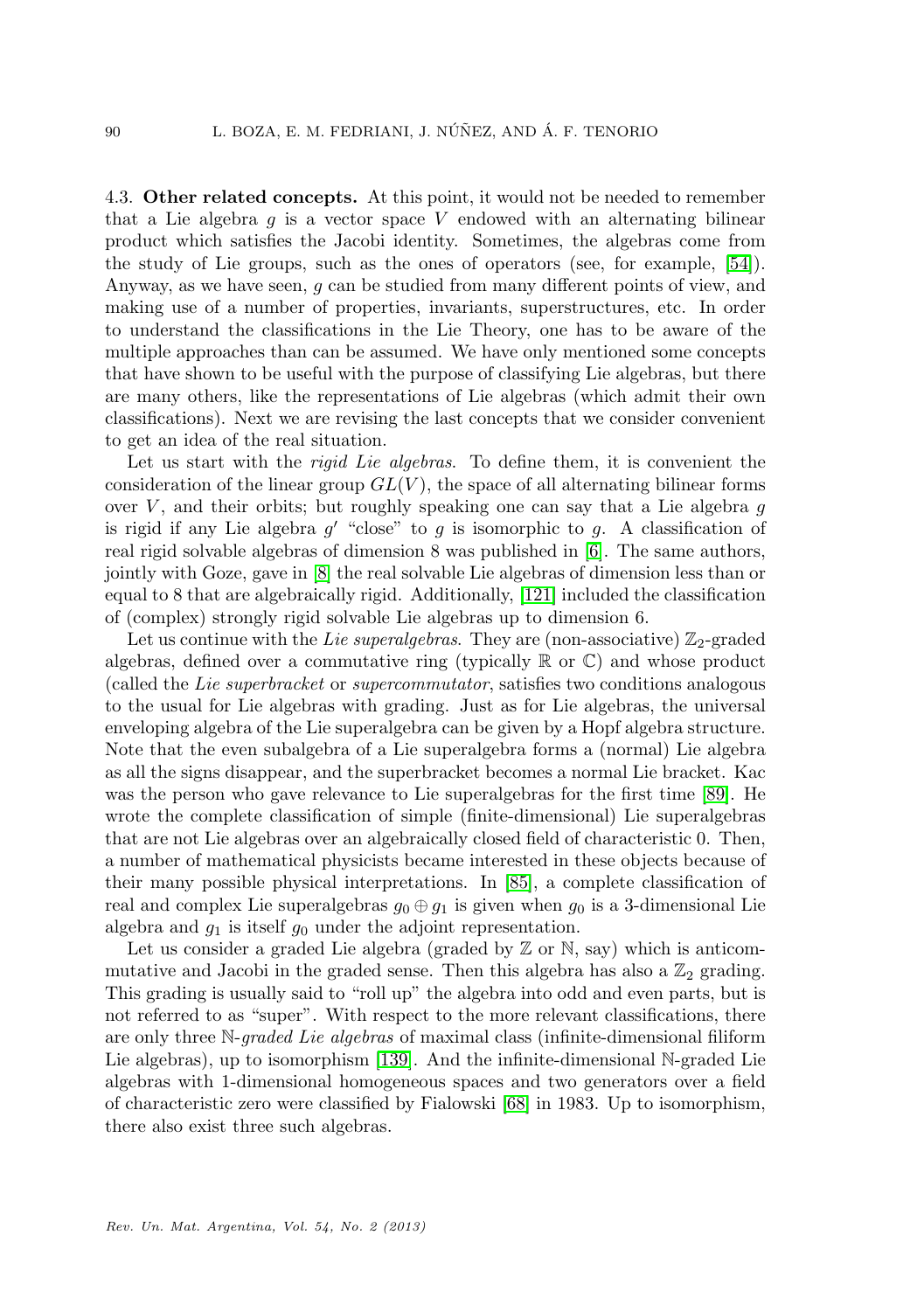A K-algebra is called kinematic (or kinematical or quadratic) if the following condition holds for every element X in the algebra:  $X^2 \in K + KX$ . Kinematic algebras which appear in the framework of Lie superalgebras or Lie algebras of order 3 were classified in [\[42\]](#page-18-22). In this same paper, the supersymmetric and Lie algebras of order 3 extensions of the De Sitter algebra, of the Poincaré algebra, and of the Galilei, the Carroll, and the Newton algebras were derived and classified.

To put an end to this list of related concepts, let us enumerate three more papers that we estimate may be completed soon. In 2007, [\[156\]](#page-23-23) provided a complete classification of elementary Lie algebras over a field which is algebraically closed and of characteristic different from 2 or 3. In 2009, [\[26\]](#page-18-23) gave a complete list of all simple Lie algebras of absolute toral rank two (over an algebraically closed field of prime characteristic  $p > 3$ ; a later application yields a crucial characterization of the Melikyan algebras, completing the classification. In 2010, by using adjoint representation, all complex and bi-Hermitian structures were classified on fourdimensional real Lie algebras in [\[128\]](#page-22-23).

# 5. Conclusion

After a long journey throughout the history of the classification of Lie algebras it is possible to adopt different attitudes. On the one hand, some will particularly look at the weaknesses: the inherent challenges of the problem, the frequent mistakes made or the impossibility of reaching a complete solution in a reasonable time. However, it is also possible to look at the positive aspects: the wealth of examples provided, the utility of their applications and partial successes due to the efforts of many mathematicians, some of them world-leading scholars.

In this historic moment in which scientific progress is simultaneously achieved in the most distant parts of the world, we think it is convenient to perform an analysis of achievements so far, what is still to be accomplished and even to be raised. In the area under our consideration, Lie algebras' classifications remain a challenge for human intelligence, as no strategy seems to have proved sufficient to solve the problem as a whole. The topicality of their applications and the mathematician's own pride are good reasons to trust that in the coming years discoveries will continue to take place to complete those already published, but they will have to be collected in another survey.

### **REFERENCES**

- <span id="page-16-3"></span>[1] X. Agrafiotou, "Nilpotent Lie algebras of maximal rank and of Kac-Moody type  $D_5^{(1)}$ ", to appear.
- <span id="page-16-2"></span>[2] X. Agrafiotou, G. Tsagas, "Nilpotent Lie algebras of maximal rank and of type  $E_6$ ,  $E_7$ ,  $E_8$ ", to appear.
- <span id="page-16-0"></span>[3] B.N. Allison, S. Azam, S. Berman, Y. Gao, A. Pianzola, "Extended affine Lie algebras and their root systems", Mem. Amer. Math. Soc. 126:603 (1997).
- <span id="page-16-1"></span>[4] J.M. Ancochea, R. Campoamor, "Characteristically nilpotent Lie algebras: A survey", Extracta Mathematicae 16:2 (2001), 154–210.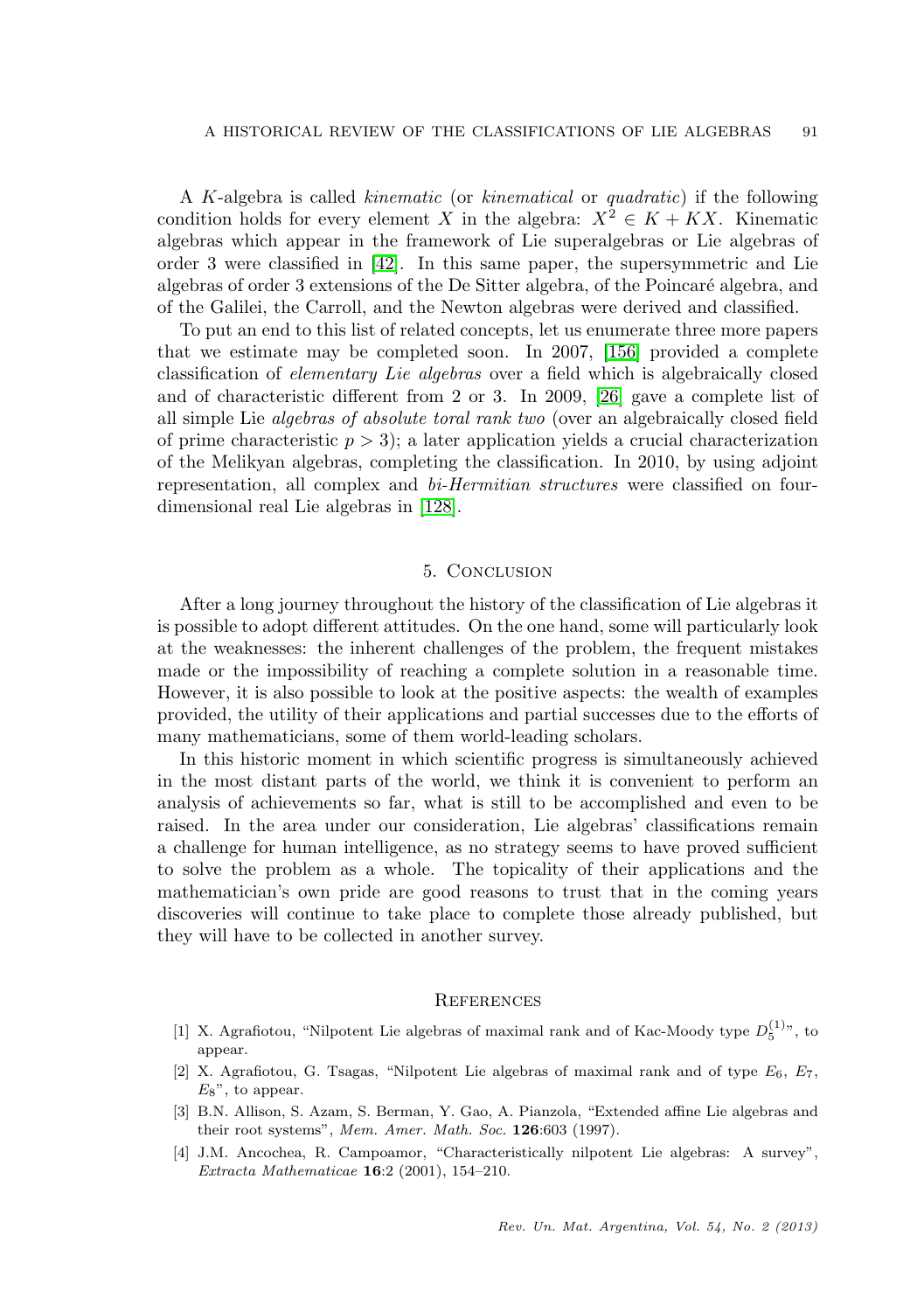- <span id="page-17-7"></span>[5] J.M. Ancochea, R. Campoamor-Stursberg, L. García Vergnolle "Solvable Lie algebras with naturally graded nilradicals and their invariants", J. Phys. A: Math. Gen. 39:6 (2006), 1339–1355.
- <span id="page-17-19"></span>[6] J.M. Ancochea, R. Campoamor-Stursberg, L. García Vergnolle, "Les algèbres de Lie résolubles rigides réelles ne sont pas nécessairement complètement résolubles" (in French), Linear Algebra Appl. 418:2-3 (2006), 657–664.
- <span id="page-17-8"></span>[7] J.M. Ancochea, R. Campoamor-Stursberg, L. García Vergnolle, "Classification of Lie algebras with naturally graded quasi-filiform nilradicals", J. Geom. Phys. 61:11 (2011), 2168– 2186.
- <span id="page-17-20"></span>[8] J.M. Ancochea, R. Campoamor-Stursberg, L. García Vergnolle, M. Goze, "Algèbres de Lie résolubles réelles algébriquement rigides" (in French), Monatsh. Math. 152:3 (2007), 187–195.
- <span id="page-17-2"></span>[9] J.M. Ancochea, M. Goze, "Classification des alg`ebres de Lie filiformes de dimension 8", Archiv. Math. 50 (1988), 511–525.
- <span id="page-17-1"></span>[10] J.M. Ancochea, M. Goze, "Classification des algèbres de Lie nilpotentes de dimension 7", Archiv. Math. 52 (1989), 175–185.
- <span id="page-17-3"></span>[11] J.M. Ancochea, M. Goze, "On the varieties of nilpotent Lie algebras of dimension 7 and 8", J. of Pure and Appl. Algebra 77:2 (1992), 131–140.
- <span id="page-17-9"></span>[12] A. Andrada, "Complex product structures on 6-dimensional nilpotent Lie algebras", Forum Math. 20:2 (2008), 285–315.
- <span id="page-17-10"></span>[13] A. Andrada, M.L. Barberia, I. Dotti, "Classification of Abelian complex structures on 6 dimensional Lie algebras", J. London Math. Soc. 83 (2011), 232-255.
- <span id="page-17-17"></span>[14] V. Back, N. Bardy, H. Ben Messaoud, G. Rousseau, "Formes presque-d'eployées des algèbres de Kac-Moody: Classification et racines relatives", J. Algebra 171 (1995), 43–96.
- <span id="page-17-12"></span>[15] R.P. Bai, C. Bai, J. Wang, "Realizations of 3-Lie algebras", J. Math. Phys. 51:6 (2010), 063505, 1–12.
- <span id="page-17-11"></span>[16] R.P. Bai, C.H. Shen, Y.Z. Zhang, "Solvable 3-Lie algebras with a maximal hypo-nilpotent ideal  $N$ ", *Electron. J. Linear Algebra* 21 (2010), 43-61.
- <span id="page-17-14"></span>[17] R.P. Bai, G. Song, "The classification of six-dimensional 4-Lie algebras", J. Phys. A: Math. Theor. 42:3 (2009), 035207, 1–17.
- <span id="page-17-16"></span>[18] R.P. Bai, G. Song, Y. Zhang, "On classification of n-Lie algebras", Front. Math. China 6:4  $(2011), 581-606.$
- <span id="page-17-13"></span>[19] R.P. Bai, X.L. Wang, "Classifications of low dimensional 3-Lie algebras" (in Chinese), Acta Math. Sci. Ser. A. Chin. Ed. 30:1 (2010), 86–96.
- <span id="page-17-15"></span>[20] R.P. Bai, W.Y. Xiao, "Structure of n-Lie algebras" (in Chinese), Chinese Ann. Math. Ser. A 31:3 (2010), 265–274.
- <span id="page-17-5"></span>[21] C. Bartolone, A. Di Bartoloa, G. Falconea, "Nilpotent Lie algebras with 2-dimensional commutator ideals", Linear Algebra Appl. 434:3 (2011), 650–656.
- <span id="page-17-0"></span>[22] R.E. Beck, B. Kolman, "Constructions of nilpotent Lie algebras over arbitrary fields", Proceedings of 1981 ACM Symposium on Symbolic and Algebraic Computation (P.S. Wang, editor, New York) (1981), 169–174.
- <span id="page-17-6"></span>[23] G. Belitskii, A.R. Dmytryshyn, R. Lipyanski, V.V. Sergeichuk, A. Tsurkov, "Problems of classifying associative or Lie algebras over a field of characteristic not two and finite metabelian groups are wild", Electron. J. Linear Algebra 18 (2009), 516–529.
- <span id="page-17-18"></span>[24] H. Ben Messaoud, G. Rousseau, "Classification des formes réelles presque compactes des alg`ebres de Kac Moody affines", J. Algebra 267 (2003), 443–513.
- <span id="page-17-4"></span>[25] J.C. Benjumea, F.J. Castro, M.C. Márquez, J. Núñez, "The equations of the sets of filiform Lie algebras of dimension 13 and 14", Actas del  $2^o$  Encuentro de Álgebra Computacional y Aplicaciones (EACA) (1996), 67–75.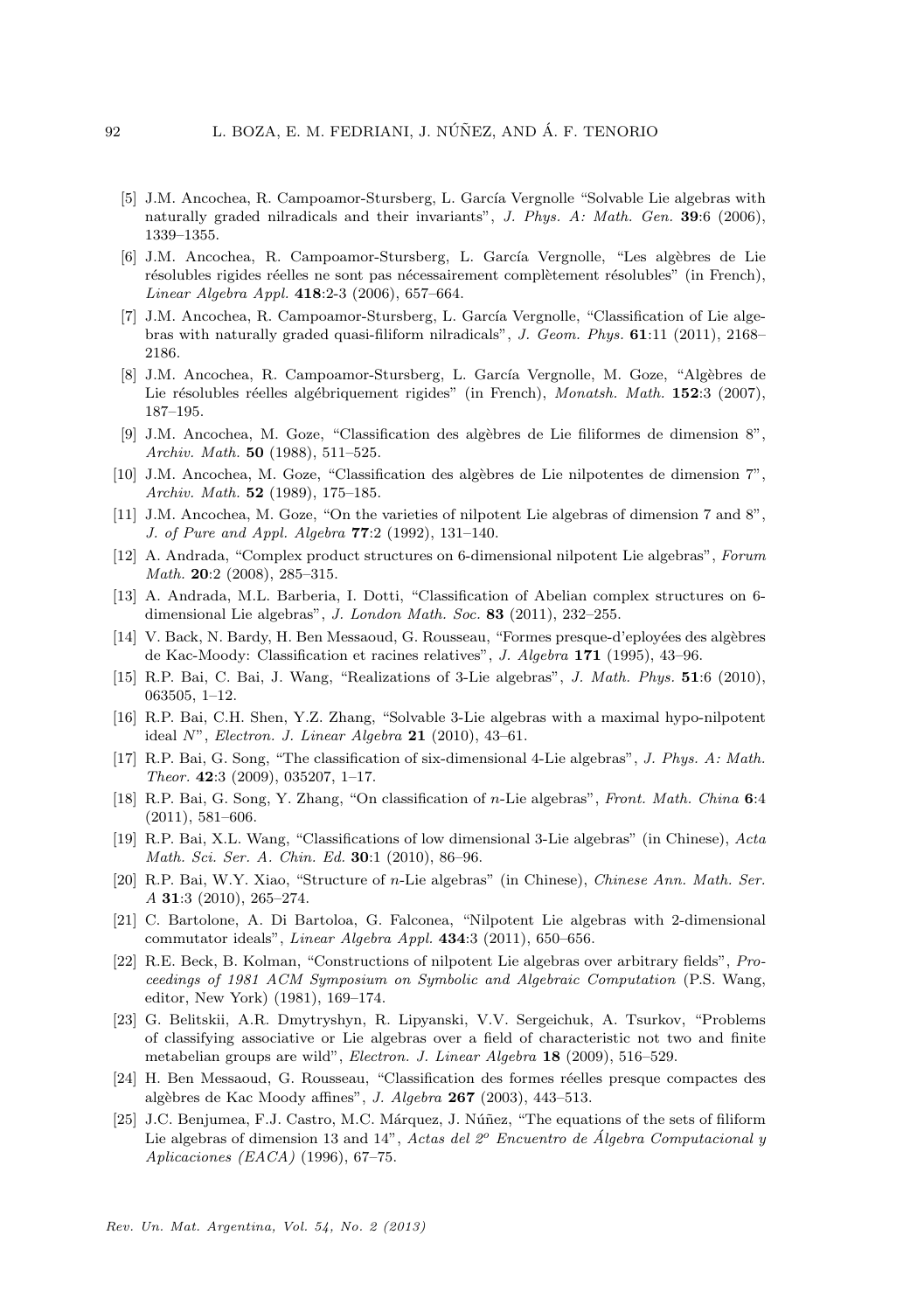- <span id="page-18-23"></span>[26] G. Benkart, T. Gregory, A. Premet, "The recognition theorem for graded Lie algebras in prime characteristic", Mem. Amer. Math. Soc. 197:920 (2009).
- <span id="page-18-1"></span>[27] L. Bianchi, "Lezioni sulla teoria dei gruppi continui finite di trasformazioni", Enrico Spoerri Editore, 550–557, Pisa, 1918.
- <span id="page-18-2"></span>[28] R.E. Block, R.L. Wilson, "Classification of the restricted simple Lie algebras", J. Algebra 114:1 (1988), 115–259.
- <span id="page-18-15"></span>[29] L.R. Bosko, "On Schur multipliers of Lie algebras and groups of maximal class", Internat. J. Algebra Comput. 20:6 (2010), 807–821.
- <span id="page-18-7"></span>[30] N. Bourbaki, "Groupes et Algèbres de Lie", Chap. 7 and 8, Hermann, Paris, 1975.
- <span id="page-18-11"></span>[31] L. Boza, F.J. Echarte, J. Núñez, "Classification of complex filiform Lie algebras of dimension 10", Algebra, Groups and Geometries 11:3 (1994), 253–276.
- <span id="page-18-12"></span>[32] L. Boza, E.M. Fedriani, J. Núñez, "Classification of complex filiform Lie algebras of dimension 12", Prepublicación n<sup>o</sup> 38 de la Fac. Matemáticas Univ. Sevilla (sección Álgebra, Computación, Geometría y Topología). Sevilla, 1997.
- <span id="page-18-14"></span>[33] L. Boza, E.M. Fedriani, J. Núñez, "A new method for classifying complex filiform Lie algebras", Applied Mathematics and Computations, 2:3 (2001), 169–175.
- <span id="page-18-13"></span>[34] L. Boza, E.M. Fedriani, J. Núñez, "Complex filiform Lie algebras of dimension 11", Applied Mathematics and Computation 141:2-3 (2003), 611–630.
- <span id="page-18-21"></span>[35] F. Bratzlavsky, "Sur les algèbres admettant un tore d'automorphismes donné", J. Algebra 30 (1974), 305–316.
- <span id="page-18-3"></span>[36] D. Burde, "Characteristically nilpotent Lie algebras and symplectic structures", Forum Math. 18:5 (2006), 769–787.
- <span id="page-18-16"></span>[37] J.M. Cabezas, J.R. Gómez, A. Jiménez-Merchán, "Algebra and operator theory" (Tashkent, 1997), 93–102, Kluwer Acad. Publ., Dordrecht, 1998.
- <span id="page-18-6"></span>[38] R. Campoamor-Stursberg, "A note on the classification of nine-dimensional Lie algebras with nontrivial Levi decomposition", Int. Math. Forum 2:25-28 (2007), 1341-1344.
- <span id="page-18-5"></span>[39] R. Campoamor-Stursberg, "Quasi-classical Lie algebras and their contractions", Internat. J. Theoret. Phys. 47:2 (2008), 583–598.
- <span id="page-18-4"></span>[40] R. Campoamor-Stursberg, "Symplectic forms on six-dimensional real solvable Lie algebras. I", Algebra Colloq. 16:2 (2009), 253–266.
- <span id="page-18-17"></span>[41] R. Campoamor-Stursberg, "Solvable Lie algebras with an N-graded nilradical of maximal nilpotency degree and their invariants", J. Phys. A: Math. Theor. 43:14 (2010), 145202, 1–18.
- <span id="page-18-22"></span>[42] R. Campoamor-Stursberg, M. Rausch de Traubenberg, "Kinematical superalgebras and Lie algebras of order 3", J. Math. Phys. 49:063506 (2008).
- <span id="page-18-10"></span>[43] R. Carles, "Weights system for nilpotent Lie algebras of dimension  $\leq$  7 over complex field", Technical Report, Departement de Mathematiques, Universit´e de Poitiers, 1989.
- <span id="page-18-0"></span>[44] E. Cartan, "Sur la structure des groupes de transformations finis et continus", Thesis, Nony, Paris, and Oeuvres Completes, Partie I. Tome 1, 137–287, 1894.
- <span id="page-18-9"></span>[45] A. Cerezo, "Les algèbres de Lie nilpotentes réelles et complexes de dimension 6", Prépublication 27, Université de Nice, 1983.
- <span id="page-18-19"></span>[46] Z. Chen, M. Ren, F. Zhu, "On pseudo-Riemannian Lie algebras", Proc. Amer. Math. Soc. 138:8 (2010), 2677–2685.
- <span id="page-18-8"></span>[47] Y.C. Chong, "Uncountably many non isomorphic nilpotent Lie algebras", Proc. Amer. Math. Soc. **13** (1962), 903-906.
- <span id="page-18-18"></span>[48] D. Conti, M. Fernández, J.A. Santisteban, "Solvable Lie algebras are not that hypo", Transform. Groups **16**:1 (2011), 51-69.
- <span id="page-18-20"></span>[49] L.A. Cordero, M. Fern´andez, L. Ugarte, "Abelian complex structures on 6-dimensional compact nilmanifolds", Comment. Math. Univ. Carolin. 43 (2002), 215–229.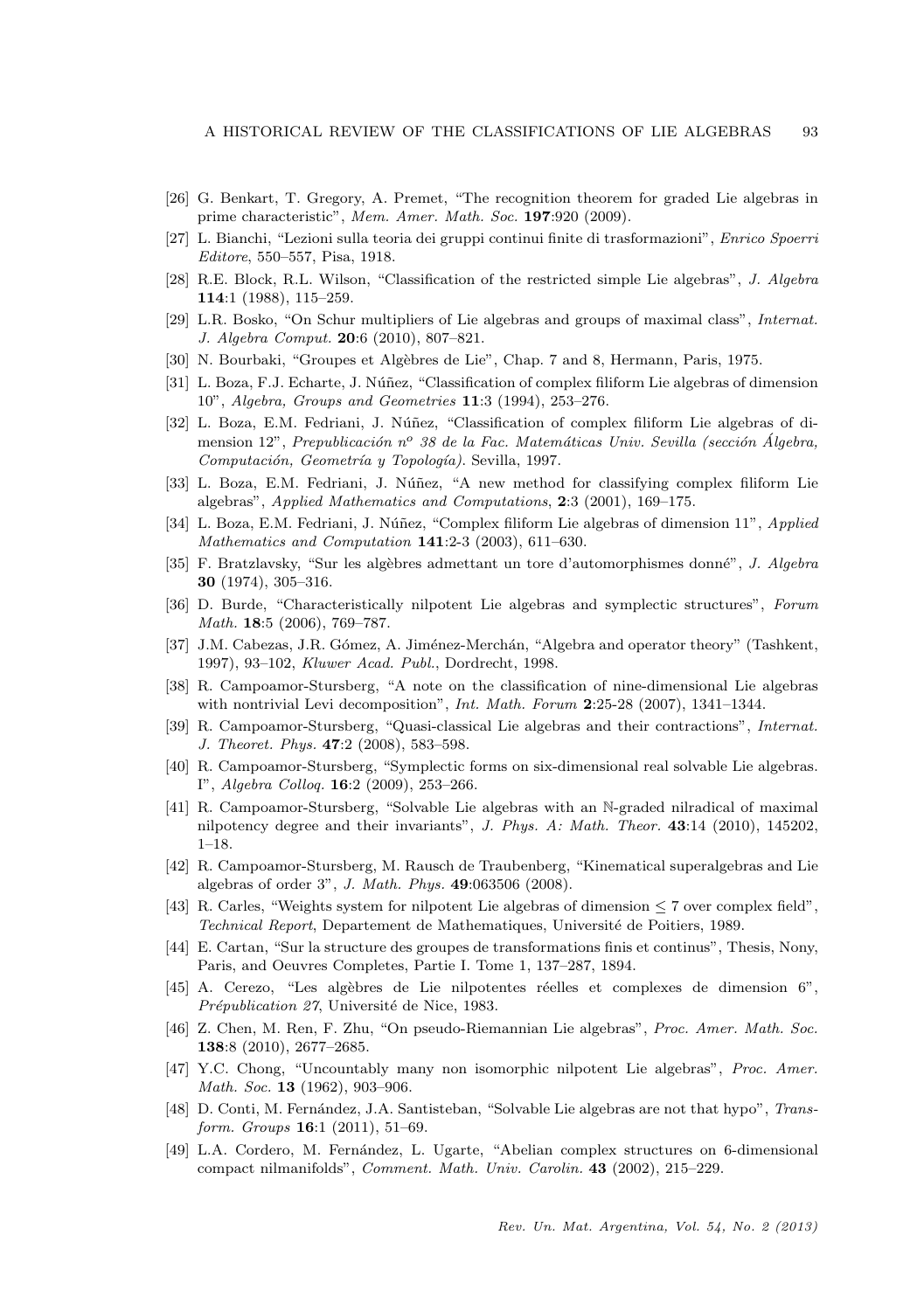- <span id="page-19-12"></span>[50] B. Csikós, L. Verhóczki, "Classification of Frobenius Lie algebras of dimension  $\leq 6$ ", Publ. Math. Debrecen 70:3-4 (2007), 427–451.
- <span id="page-19-13"></span>[51] A. Diatta, "Left invariant contact structures on Lie groups", Differential Geom. Appl. 26:5 (2008), 544–552.
- <span id="page-19-1"></span>[52] W.A. de Graaf, "Classification of solvable Lie algebras", Experimental Mathematics, 14:1 (2005), 15–25.
- <span id="page-19-4"></span>[53] W.A. de Graaf, "Classification of 6-dimensional nilpotent Lie algebras over fields of characteristic not 2", J. Algebra 309:2 (2007), 640–653.
- <span id="page-19-22"></span>[54] P. de la Harpe, "Classical Banach-Lie algebras and Banach-Lie groups of operators in Hilbert space", Lecture Notes in Mathematics 285, Springer-Verlag, Berlin-New York, 1972.
- <span id="page-19-8"></span>[55] P. de la Harpe, "On complex varieties of nilpotent Lie algebras", Global Analysis and its Applications II, International Atomic Energy Agency, Vienna, 1974.
- <span id="page-19-2"></span>[56] J. Dixmier, W.G. Lister, "Derivations of nilpotent Lie algebras", Proc. Amer. Math. Soc. 8 (1957), 155–158.
- <span id="page-19-0"></span>[57] J. Dozias, "Sur les algèbres de Lie résolubles réelles de dimension inférieure ou égale à 5", Thèse de  $3^e$  Cycle, Falculté des Sciences de Paris, 1963.
- <span id="page-19-9"></span>[58] F.J. Echarte, J.R. Gómez, "Clasification of complex filiform nilpotent Lie algebras of dimension 9", Rendiconti Seminario Facoltà Scienze Universitá Cagliari 61 fasc.1 (1991), 21–29.
- <span id="page-19-5"></span>[59] B. Eick, "Some new simple Lie algebras in characteristic 2", J. Symbolic Comput. 45:9 (2010), 943–951.
- <span id="page-19-3"></span>[60] R. Farnsteiner, "Lie algebras with a coalgebra splitting", Algebr Represent Theor. 14 (2011), 87–96.
- <span id="page-19-6"></span>[61] G. Favre, "Systéme de poids sur une algèbre de Lie nilpotente", Manuscripta Math 9 (1973), 53–90.
- <span id="page-19-16"></span>[62] G. Favre, L.J. Santharoubane, "Nilpotent Lie algebras of classical simple type", J. Algebra 202 (1998), 589–610.
- <span id="page-19-17"></span>[63] G. Favre, G. Tsagas, "Nilpotent Lie algebras of maximal rank and of type  $F_4$ ", to appear.
- <span id="page-19-21"></span>[64] D. Fernández, "Nilpotent Lie algebras of maximal rank and of Kac-Moody type  $D_4^{(3)}$ ", J. Lie Theory 15 (2005), 249–260.
- <span id="page-19-18"></span>[65] D. Fernández, J. Núñez, "Classification of metabelian Lie algebras of maximal rank", C. R. Acad. Sci. Paris Sér. I Math., 332:11 (2001), 969-974.
- <span id="page-19-19"></span>[66] D. Fernández, J. Núñez, "Nilpotent Lie algebras of maximal rank and of Kac-Moody type:  $F_4^{(1)}$ ", Communications in Algebra 29:4 (2001), 1551–1570.
- <span id="page-19-20"></span>[67] D. Fernández, J. Núñez, "Nilpotent Lie algebras of maximal rank and of Kac-Moody type:  $E_6^{(1)}$ ", J. Algebra 250 (2002), 664–695.
- <span id="page-19-23"></span>[68] A. Fialowski, "Classification of graded algebras with two generators" (in Russian), Vestnik Moskov. Univ. Ser. I Mat. Mekh. 38:2 (1983), 62–64. English translation: Moscow University Mathematics Bulletin 38:2 (1983), 76–79.
- <span id="page-19-14"></span>[69] V. Filippov, "n-Lie algebras", Sibirsk. Mat. Zh. 26 (1985), 126–140.
- <span id="page-19-10"></span>[70] L. Garc´ıa Vergnolle, "Sur les alg`ebres de Lie quasi-filiformes admettant un tore de dérivations" (in French), Manuscripta Math. 124:4 (2007), 489-505.
- <span id="page-19-11"></span>[71] L. García Vergnolle, E. Remm, "Complex structures on quasi-filiform Lie algebras", J. Lie Theory 19:2 (2009), 251–265.
- <span id="page-19-7"></span>[72] M.A. Gauger, "On the classification of metabelian Lie algebras", Trans. Amer. Math. Soc. 179 (1973), 293–329.
- <span id="page-19-15"></span>[73] Q. Geng, M. Ren, Z. Chen, "Classification of  $(n + 3)$ -dimensional metric *n*-Lie algebras", J. Math. Phys. 51:10 (2010), 103507, 1–6.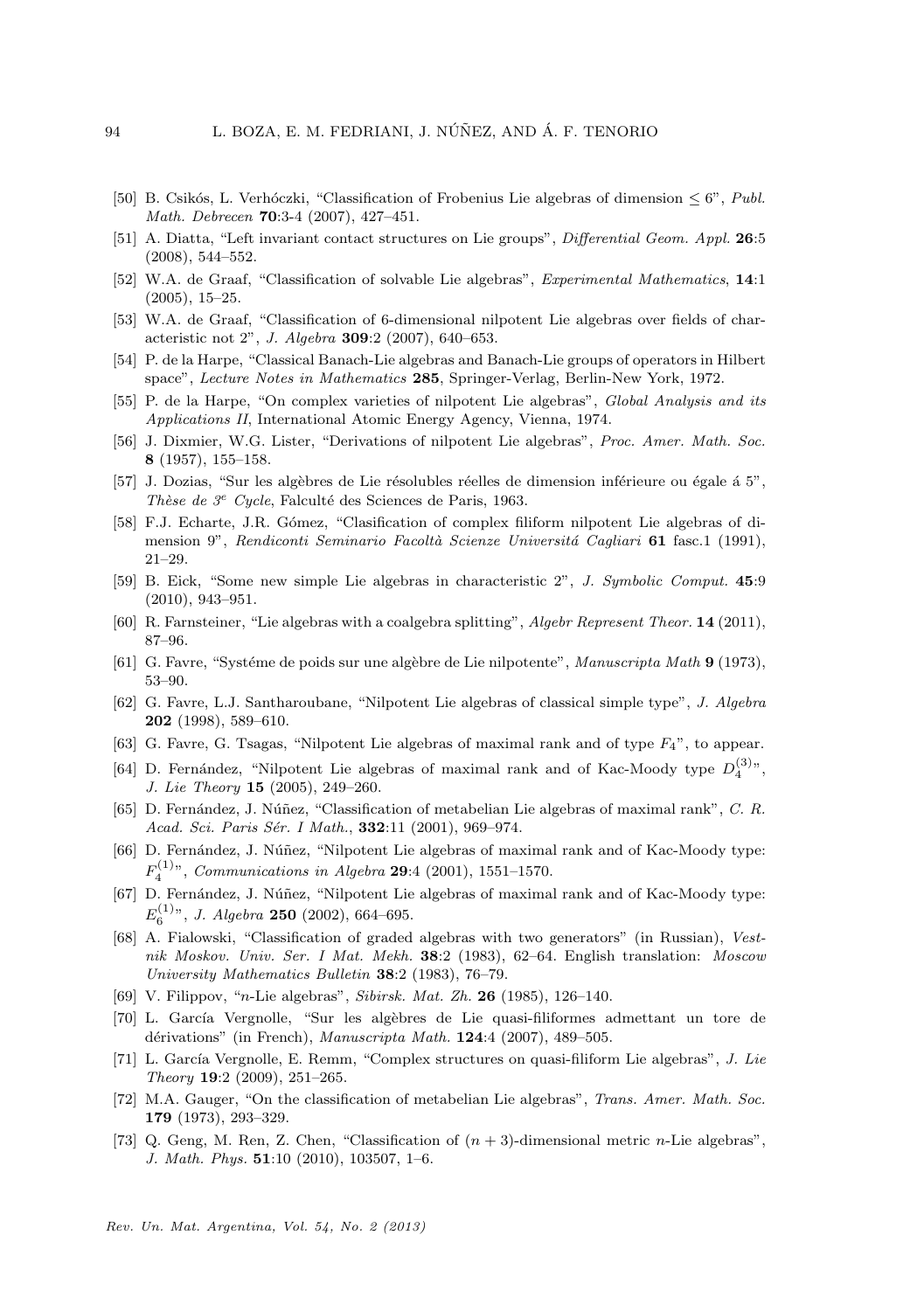- <span id="page-20-13"></span>[74] J.R. Gómez, A. Jiménez-Merchán, "Naturally graded quasi-filiform Lie algebras", J. Algebra 256:1 (2002), 211–228.
- <span id="page-20-7"></span>[75] J.R. Gómez, A. Jiménez, Y.B. Khakimdjanov, "On the variety of nilpotent Lie algebra laws of dimension 11", Rendiconti Cagliari 66 (1996), 137–142.
- <span id="page-20-15"></span>[76] J.R. Gómez, A. Jiménez-Merchán, J. Reyes, "Low-dimensional quasi-filiform Lie algebras with great length", in: Computer algebra in scientific computing (Konstanz, 2001), 265–282, Springer, Berlin, 2001.
- <span id="page-20-17"></span>[77] J.R. Gómez, A. Jiménez-Merchán, J. Reyes, "Quasi-filiform Lie algebras of maximum length", Linear Algebra Appl. 335 (2001), 119–135.
- <span id="page-20-16"></span>[78] J.R. Gómez, A. Jiménez-Merchán, J. Reyes, "Quasi-filiform Lie algebras of greath length", J. Algebra 320:2 (2008), 586–611.
- <span id="page-20-12"></span>[79] M. Goze, Y. Khakimdjanov, "Sur les alg`ebres de Lie nilpotentes admettant un tore de dérivations", Manuscripta Math. 84 (1994), 115-224.
- <span id="page-20-6"></span>[80] M. Goze, E. Remm, "Classification of complex nilpotent Lie algebras", 2003, available at <http://www.math.uha.fr/~algebre/goze/LIE/Lie.html>
- <span id="page-20-5"></span>[81] F. Grunewald, J. O'Halloran, "Varieties of nilpotent algebras of dimensions less than six", J. Algebra 112 (1988), 315–325.
- <span id="page-20-3"></span>[82] G. Han, "Symmetric subalgebras non-cohomologous to zero in a complex semisimple Lie algebra and restrictions of symmetric invariants", J. Algebra 319:4 (2008), 1809–1821.
- <span id="page-20-10"></span>[83] P. Hardy, "On characterizing nilpotent Lie algebras by their multipliers. III", Comm. Algebra 33:11 (2005), 4205–4210.
- <span id="page-20-9"></span>[84] P. Hardy, E.L. Stitzinger, "On characterizing nilpotent Lie algebras by their multipliers  $t(L) = 3, 4, 5, 6$ ", Comm. Algebra 26:11 (1998), 3527-3539.
- <span id="page-20-23"></span>[85] I. Hernández, G. Salgado, O.A. Sánchez-Valenzuela, "Lie superalgebras based on a 3dimensional real or complex Lie algebra", J. Lie Theory 16:3 (2006), 539-560.
- <span id="page-20-14"></span>[86] F. Hindeleh, G. Thompson, "Seven dimensional Lie algebras with a four-dimensional nilradical", Algebras Groups Geom. 25:3 (2008), 243–265.
- <span id="page-20-0"></span>[87] N. Jacobson, "Classes of restricted Lie algebras of characteristic p. II", Duke Math. J. 10 (1943), 107–121.
- <span id="page-20-1"></span>[88] V.G. Kac, "Description of filtered Lie algebras with which graded Lie algebras of Cartan type are associated", Mathematics of the USSR-Izvestiya, 8:4 (1974), 801–835. Corrected in: Mathematics of the USSR-Izvestiya, 10:6 (1976), 1339–1339.
- <span id="page-20-22"></span>[89] V.G. Kac, "Lie superalgebras", Advances in Math. 26:1 (1977), 8–96.
- <span id="page-20-20"></span>[90] V.G. Kac, "Infinite-Dimensional Lie Algebras", Cambridge University Press, 3rd ed., Cambridge, 1990.
- <span id="page-20-21"></span>[91] S. Kanagavel, "Nilpotent Lie algebras of type  $A_2^{(1)}$ ,  $B_2^{(1)}$ ,  $G_2^{(1)}$ ", to appear.
- <span id="page-20-11"></span>[92] I. Kath, "Nilpotent metric Lie algebras of small dimension", J. Lie Theory 17:1 (2007), 41–61.
- <span id="page-20-18"></span>[93] I. Kath, M. Olbrich, "Metric Lie algebras and quadratic extensions", Transform. Groups 11:1 (2006), 87–131.
- <span id="page-20-4"></span>[94] I. Klep, P. Moravec, "Lie algebras with Abelian centralizers", Algebra Colloq. 17:4 (2010), 629–636.
- <span id="page-20-8"></span>[95] D.H. Kochloukova, "On the homological finiteness properties of some modules over metabelian Lie algebras", Israel J. Math. 129 (2002), 221–239.
- <span id="page-20-19"></span>[96] H. Kodama, A. Takahara, H. Tamaru, "The space of left-invariant metrics on a Lie group up to isometry and scaling", Manuscripta Math. 135:1-2 (2011), 229–243.
- <span id="page-20-2"></span>[97] A.I. Kostrikin, "Variations modulaires sur un thème de Cartan", Actes du Congrès International des Mathématiciens", Tome 1, Gauthier-Villars, Paris, 1971, 285-292.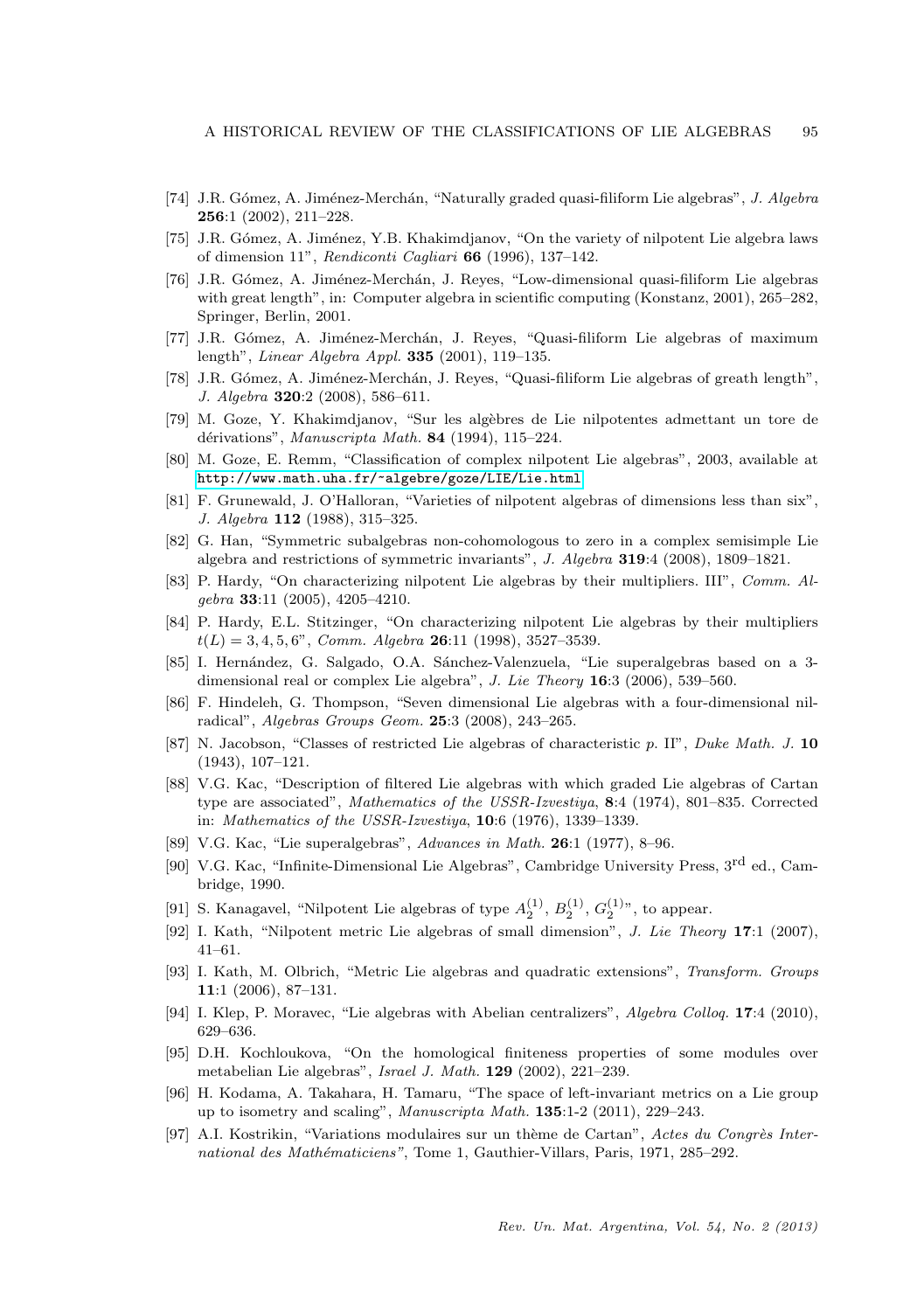- <span id="page-21-0"></span>[98] E.E. Levi, "Sulla struttura dei gruppi finiti e continui", Atti. Accad. Sci. Torino 40 (1905), 551–565.
- <span id="page-21-2"></span>[99] S. Lie, F. Engel, "Theorie der Transformationsgruppen", vol. 3, 713–732, B.G. Teubner, Leipzig, 1893.
- <span id="page-21-3"></span>[100] S. Lie, G. Scheffers, "Vorlesungen ¨uber continuierliche Gruppen mit geometrischen und anderen Anwendungen", 550–610, B.G. Teubner, Leipzig, 1893.
- <span id="page-21-18"></span>[101] W. Ling, "On the structure of n-Lie algebras", Ph.D. dissertation, University-GHS-Siegen, Siegen, 1993.
- <span id="page-21-19"></span>[102] C. Löfwall, "Solvable infinite filiform Lie algebras", J. Commut. Algebra 2:4 (2010), 429– 436.
- <span id="page-21-20"></span>[103] S. Lombardo, J.A. Sanders, "On the classification of automorphic Lie algebras", Comm. Math. Phys. 299:3 (2010), 793–824.
- <span id="page-21-17"></span>[104] C. Lu, "Classification of finite-dimensional solvable Lie algebras with nondegenerate invariant bilinear forms", J. Algebra 311:1 (2007), 178–201.
- <span id="page-21-14"></span>[105] L. Magnin, "Sur les algèbres de Lie nilpotentes de dimension  $\leq 7$ ", J. Geom. Phys. **3** (1986), 119–144.
- <span id="page-21-15"></span>[106] L. Magnin, "Determination of 7-dimensional indecomposable nilpotent complex Lie algebras by adjoining a derivation to 6-dimensional Lie algebras", Algebr. Represent. Theory 13:6 (2010), 723–753.
- <span id="page-21-1"></span>[107] A.I. Maltsev, "On solvable Lie algebras" (in Russian with English summary), Bull. Acad. Sci. URSS. Sér. Math. [Izvestiya Akademii Nauk SSSR. Seriya matematicheskaya] 9 (1945), 329–356. Translated to English in: "Solvable Lie algebras", Amer. Math. Soc. Translation 1950, (1950), no. 27, 36 pp., and in: "Solvable Lie algebras", Trans. Amer. Math. Soc. Transl. 9 (1962), 228–262.
- <span id="page-21-9"></span>[108] O. Mathieu, "Classification des algèbres de Lie simples",  $Astérisque$  **266**:858-4 (2000), 245– 286. Previously published in Bourbaki Seminar Expose 852, Vol. 41 (1998/1999).
- <span id="page-21-11"></span>[109] A. Medina, P. Revoy, "Groupes de Lie à structure symplectique invariante", in: Symplectic geometry, groupoids, and integrable systems (Berkeley, CA, 1989), 247–266, Springer Verlag, New York, 1991.
- <span id="page-21-7"></span>[110] V.V. Morozov, "Classification of nilpotent Lie algebras of dimension 6" (in Russian), Isv. Vysch. Uchebn. Zaved. 4:5 (1958), 161–171.
- <span id="page-21-4"></span>[111] G.M. Mubarakzjanov, "On solvable Lie algebras" (in Russian), Izv. Vyssh. Uchebn. Zaved. Mat. **32**:1 (1963), 114-123.
- <span id="page-21-5"></span>[112] G.M. Mubarakzjanov, "Classification of real structures of Lie algebras of fifth order" (in Russian), Izv. Vyssh. Uchebn. Zaved. Mat. 34:3 (1963), 99–106.
- <span id="page-21-6"></span>[113] G.M. Mubarakzjanov, "Classification of solvable Lie algebras of sixth order with a nonnilpotent basis elements" (in Russian), Izv. Vyssh. Uchebn. Zaved. Mat. 35:4 (1963), 104– 116.
- <span id="page-21-12"></span>[114] J.C. Ndogmo, P. Winternitz, "Solvable Lie algebras with Abelian nilradicals" J. Phys. A: Math. Gen. 27 (1994), 405–423.
- <span id="page-21-13"></span>[115] O.A. Nielsen, "Unitary representations and coadjoint orbits of low dimensional nilpotent Lie groups", Queen's Papers in Pure and Applied Mathematics 63, Queen's University, 1983.
- <span id="page-21-16"></span>[116] P. Niroomand, "On dimension of the Schur multiplier of nilpotent Lie algebras", Cent. Eur. J. Math. 9:1 (2011), 57–64.
- <span id="page-21-8"></span>[117] C. Otto, M. Penkava, "The moduli space of three-dimensional Lie algebras", in: Algebra and its applications, 255–268, Contemp. Math. 419, Amer. Math. Soc., Providence, RI, 2006.
- <span id="page-21-10"></span>[118] G. Ovando, "Four dimensional symplectic Lie algebras", Beiträge Algebra Geom. 47:2 (2006), 419–434.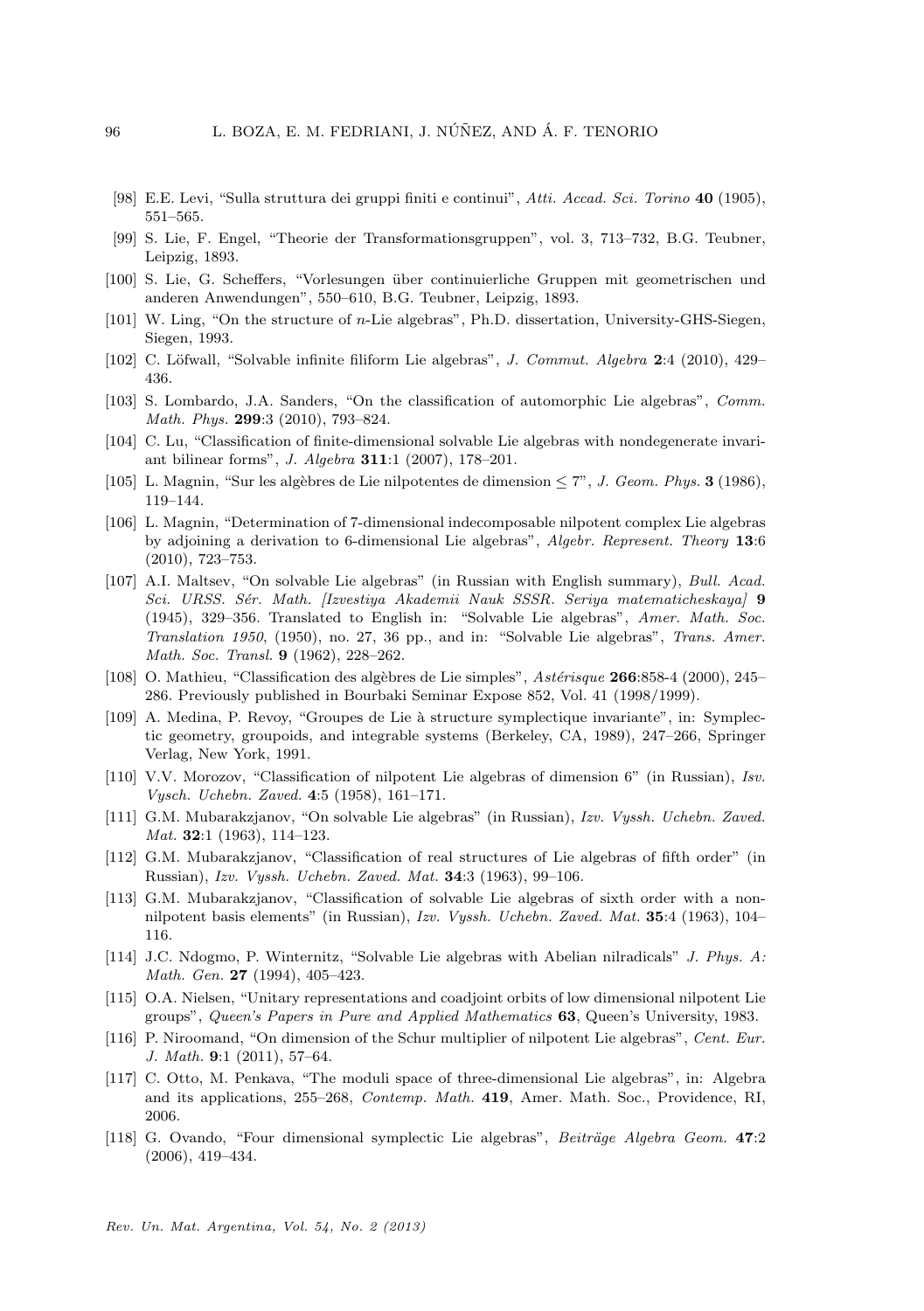- <span id="page-22-0"></span>[119] J. Patera, R.T. Sharp, P. Winternitz, H. Zassenhaus,"Invariants of real low dimensional Lie algebras", J. Mathematical Phys. 17 (1976), 986–994.
- <span id="page-22-1"></span>[120] J. Patera, H. Zassenhaus, "Solvable Lie algebras of dimension  $\leq 4$  over perfect fields", Linear Algebra Appl.  $142:1$  (1990), 1-17.
- <span id="page-22-22"></span>[121] T. Petit, "On the strong rigidity of solvable Lie algebras", in: Noncommutative Algebra and Geometry, 162–174, Lect. Notes Pure Appl. Math. 243, Chapman & Hall/CRC, Boca Raton, 2006.
- <span id="page-22-18"></span>[122] A.P. Petravchuk, "Lie algebras decomposable into a sum of an Abelian and a nilpotent subalgebra", Ukrainian Math. J. 40 (1988), 331–334.
- <span id="page-22-2"></span>[123] A. Premet, H. Strade, "Classification of finite dimensional simple Lie algebras in prime characteristics", in: Representations of algebraic groups, quantum groups, and Lie algebras, 185–214, Contemp. Math., 413, Amer. Math. Soc., Providence, RI, 2006.
- <span id="page-22-3"></span>[124] A. Premet, H. Strade, "Simple Lie algebras of small characteristic. V. The non-Melikian case", J. Algebra 314:2 (2007), 664–692.
- <span id="page-22-20"></span>[125] M. Ren, Z. Chen, K. Liang, "Classification of  $(n + 2)$ -dimensional metric *n*-Lie algebras", J. Nonlinear Math. Phys. 17:2 (2010), 243–249.
- <span id="page-22-15"></span>[126] B. Ren, L. Zhu, "Sheng Classification of 2-step nilpotent Lie algebras of dimension 8 with 2-dimensional center", Comm. Algebra 39:6 (2011), 2068–2081.
- <span id="page-22-14"></span>[127] P. Revoy, "Algèbres de Lie métabéliennes", Ann. Fac. Sci. Toulouse 2 (1980), 93-100.
- <span id="page-22-23"></span>[128] A. Rezaei-Aghdam, M. Sephid, "Complex and bi-Hermitian structures on four-dimensional real Lie algebras", J. Phys. A 43:32 (2010), 325210, 1–14.
- <span id="page-22-8"></span>[129] M. Romdhani, "Classification of real and complex nilpotent Lie algebras of dimension 7", Linear and Multilinear Algebra 24 (1989), 167–189.
- <span id="page-22-4"></span>[130] J. Rubin, P. Winternitz, "Solvable Lie algebras with Heisenberg ideals", J. Phys. A: Math. Gen. 26:5 (1993), 1123–1138.
- <span id="page-22-6"></span>[131] E.N. Safiullina, "Classification of nilpotent Lie algebras of dimension  $7$ " (in Russian), *Can*didate's works, Math., Mech., Phys. (1964), 66–69. Izdat. Kazan. Univ., Kazan.
- <span id="page-22-19"></span>[132] S. Salamon, "Complex structures on nilpotent Lie algebras", J. Pure Appl. Algebra 157 (2001), 311–333.
- <span id="page-22-5"></span>[133] L.J. Santharoubane, "Kac-Moody Lie algebras and the classification of nilpotent Lie algebras of maximal rank", Canadian J. Math. 34:6 (1982), 1215–1239.
- <span id="page-22-21"></span>[134] L.J. Santharoubane, "Kac-Moody Lie algebras and the universal element for the category of nilpotent Lie algebras", Math. Ann. 263 (1983), 365–370.
- <span id="page-22-13"></span>[135] J. Scheuneman, "Two-step nilpotent Lie algebras", J. Algebra 7 (1967), 152–159.
- <span id="page-22-10"></span>[136] C. Schneider, "A computer-based approach to the classification of nilpotent Lie algebras", Experiment. Math. 14:2 (2005), 153–160.
- <span id="page-22-9"></span>[137] C. Seeley, "Some nilpotent Lie algebras of even dimensions", Bull. Austral. Math. Soc. 45 (1992), 71–77.
- <span id="page-22-11"></span>[138] C. Seeley, "7-dimensional nilpotent Lie algebras", Trans. Amer. Math. Soc. 335:2 (1993), 479–496.
- <span id="page-22-12"></span>[139] A. Shalev, E.I. Zelmanov, "Narrow Lie algebras: A coclass theory and a characterization of the Witt algebra", J. Algebra 189 (1997), 294–331.
- <span id="page-22-7"></span>[140] G.S. Shedler, "On the classification of nilpotent Lie algebras of dimension 6", Master's thesis, Tufts University, 1964.
- <span id="page-22-16"></span>[141] S.D. Silvestrov, "Representations of commutation relations. A dynamical systems approach", Hadronic J. 11 (Suppl.) (1996), 1–116.
- <span id="page-22-17"></span>[142] S.D. Silvestrov, "Hilbert space representations of the graded analogue of the Lie algebra of the group of plane motions", Studia Math. 117 (1996), 195–203.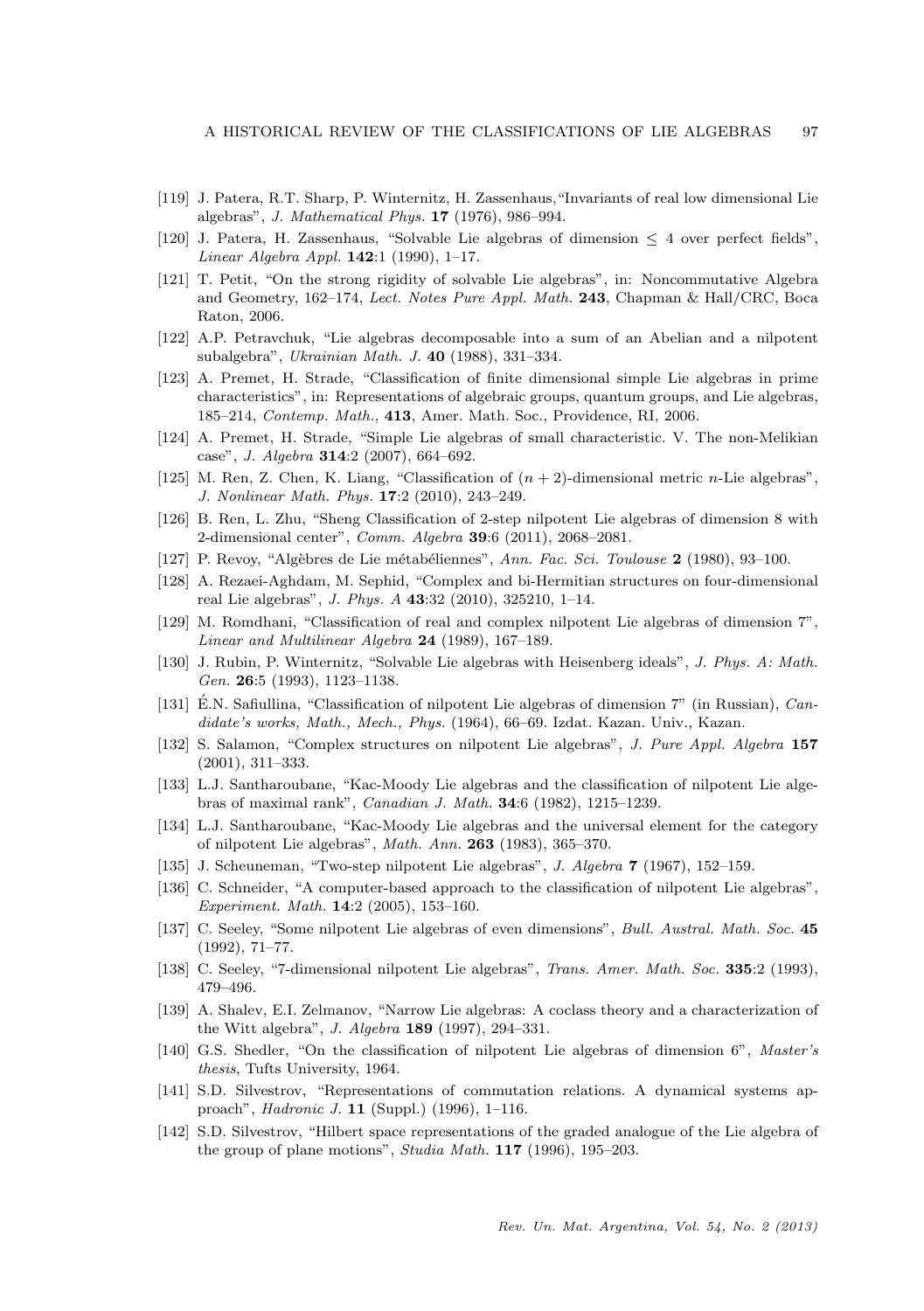- <span id="page-23-18"></span>[143] T. Skjelbred, T. Sund, "On the classification of nilpotent Lie algebras", Preprint 8, Matematick Institutt Universitet i Oslo, 1977.
- <span id="page-23-17"></span>[144] T. Skjelbred, T. Sund, "Sur la classification des algèbres de Lie nilpotentes", C. R. Acad. Sci. Paris, Sér. A, 286 (1978), 241-242.
- <span id="page-23-3"></span>[145] L. Snobl, "On the structure of maximal solvable extensions and of Levi extensions of nilpotent Lie algebras", J. Phys. A 43:50 (2010), 505202, 1–17.
- <span id="page-23-12"></span>[146] L. Šnobl, D. Karásek, "Classification of solvable Lie algebras with a given nilradical by means of solvable extensions of its subalgebras", Linear Algebra Appl. 432:7 (2010), 1836– 1850.
- <span id="page-23-10"></span>[147] L. Snobl, P. Winternitz, "A class of solvable Lie algebras and their Casimir invariants", J. Phys. A: Math. Gen. 38:12 (2005), 2687–2700.
- <span id="page-23-11"></span> $[148]$  L. Snobl, P. Winternitz, "All solvable extensions of a class of nilpotent Lie algebras of dimension n and degree of nilpotency  $n - 1$ ", J. Phys. A: Math. Theor. 42:10 (2009), 105–201.
- <span id="page-23-22"></span>[149] J.E. Snow, "Invariant complex structures on four dimensional solvable real Lie groups", Manuscripta Math. 66 (1990), 397–412.
- <span id="page-23-8"></span>[150] H. Strade, "The classification of the simple modular Lie algebras: VI. Solving the final case", Trans. Amer. Math. Soc. 350:7 (1998), 2553–2628.
- <span id="page-23-5"></span>[151] H. Strade, "Simple Lie algebras over fields of positive characteristic. I", Expositions in Mathematics 38, de Gruyter, Berlin, 2004.
- <span id="page-23-13"></span>[152] H. Strade, "Lie algebras of small dimension", in: Lie algebras, vertex operator algebras and their applications, 233–265, Contemp. Math. 442, Amer. Math. Soc., Providence, 2007.
- <span id="page-23-6"></span>[153] H. Strade, "Simple Lie algebras over fields of positive characteristic. II. Classifying the absolute toral rank 2 case", Expositions in Mathematics 42, de Gruyter, Berlin, 2009.
- <span id="page-23-4"></span>[154] H. Strade, R.L. Wilson, "Classification of simple Lie algebras over algebraically closed fields of prime characteristic", Bull. Amer. Math. Soc. 24:2, (1991), 357–362.
- <span id="page-23-21"></span>[155] M. Stroppel, "The Klein quadric and the classification of nilpotent Lie algebras of class two", J. Lie Theory 18:2 (2008), 391–411.
- <span id="page-23-23"></span>[156] D.A. Towers, V.R. Varea, "Elementary Lie algebras and Lie A-algebras", J. Algebra 312:2 (2007), 891–901.
- <span id="page-23-9"></span>[157] S. Tremblay, P. Winternitz, "Solvable Lie algebras with triangular nilradicals", J. Phys. A: Math. Gen. 31 (1998), 789–806.
- <span id="page-23-19"></span>[158] G. Tsagas, "Classification of nilpotent Lie algebras of dimension 8", J. Inst. Math. Comput. Sci. Math. Ser. 12:3 (1999), 179–183.
- <span id="page-23-20"></span>[159] G. Tsagas, A. Kobotis, T. Koukouvinos, "Classification of nilpotent Lie algebras of dimension nine whose maximum Abelian ideal is of the dimension seven", Int. J. Comput. Math. 74:1 (2000), 5–28.
- <span id="page-23-1"></span>[160] R. Turkowski, "Low dimensional real Lie algebras", J. Math. Phys. 29 (1988), 2139–2144.
- <span id="page-23-0"></span>[161] P. Turkowski, "Solvable Lie algebras of dimension 6", J. Math. Phys. 31:6 (1990), 1344– 1350.
- <span id="page-23-2"></span>[162] P. Turkowski, "Structure of real Lie algebras", Linear Algebra Appl. 171 (1992), 197–212.
- <span id="page-23-14"></span>[163] K.A. Umlauf, "Uber die Zusammensetzung der endlichen continuierliechen Transformation- ¨ sgruppen insbesondere der Gruppen vom Range null", Thesis, Univ. Leipzig, 1891.
- <span id="page-23-7"></span>[164] M. Vaughan-Lee, "Simple Lie algebras of low dimension over GF(2)", LMS J. Comput. Math. 9 (2006), 174–192.
- <span id="page-23-15"></span>[165] M. Vergne, "Sur la variété des algèbres de Lie nilpotentes", Thèse de 3<sup>e</sup> Cycle, Paris, 1966.
- <span id="page-23-16"></span>[166] M. Vergne, "Cohomologie des algèbres de Lie nilpotentes. Application à l'étude de la variété des alg`ebres de Lie nilpotentes", Bull. Soc. Math. France 98 (1970), 81–116.